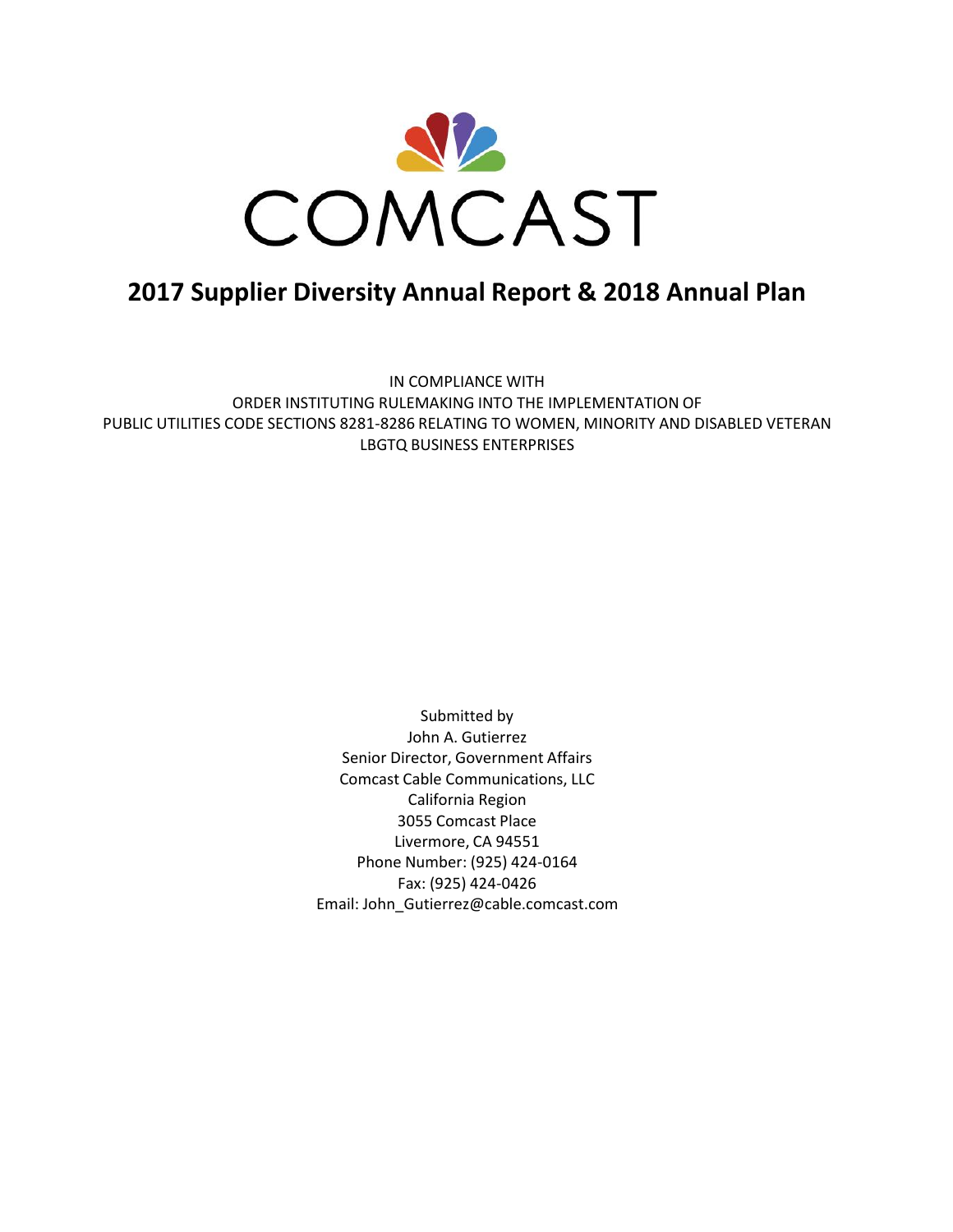**COMCAST 2017 G.O. #156**

# **WMDVLGBTBE Annual Report/Annual Plan - Table of Contents**

| $G.0.$ #156<br><b>Section</b> |                                                                                      | Page<br><b>Number</b> |
|-------------------------------|--------------------------------------------------------------------------------------|-----------------------|
|                               | <b>Annual Report</b>                                                                 |                       |
| 9.1.1                         | Description of WMDVLGBTBE Program Activities During the Previous Calendar Year       | 1                     |
| 9.1.2                         | <b>WMDVLGBTBE Annual Results by Ethnicity</b>                                        | $\mathbf{2}$          |
| 9.1.2                         | WMDVLGBTBE Direct Procurement by Product and Service Categories                      | 3                     |
| 9.1.2                         | WMDVLGBTBE Subcontractor Procurement by Product and Service Categories               | 4                     |
| 9.1.2                         | WMDVLGBTBE Procurement by Standard Industrial Categories                             | 5                     |
| 9.1.2                         | Number of WMDVLGBTBE Suppliers and Revenue Reported to the Clearinghouse             | 6                     |
| 9.1.2                         | Description of Number of WMDVLGBTBE Suppliers with California Majority Workforce     | $\overline{7}$        |
| 9.1.3                         | <b>WMDVLGBTBE Program Expenses</b>                                                   | 8                     |
| 9.1.4                         | Description of Progress in Meeting or Exceeding Set Goals                            | 9                     |
| 9.1.4                         | <b>WMDVLGBTBE Results and Goals</b>                                                  | 10                    |
| 9.1.5                         | Description of Prime Contractor Utilization of WMDVLGBTBE Subcontractors             | 11                    |
| 9.1.5                         | Summary of Prime Contractor Utilization of WMDVLGBTBE Subcontractors                 | 12                    |
| 9.1.6                         | A List of WMDVLGBTBE Complaints Received and Current Status                          | 13                    |
| 9.1.7                         | Description of Efforts to Recruit WMDVLGBTBE Suppliers in Low Utilization Categories | 14                    |
| 9.1.11                        | <b>WMDVLGBTBE Fuel Procurement</b>                                                   | 15                    |
|                               | <b>Annual Plan</b>                                                                   |                       |
| 10.1.1                        | WMDVLGBTBE Annual SHORT, MID, AND LONG-TERM Goals                                    | 16                    |
| 10.1.2                        | Description of WMDVLGBTBE Planned Program Activities for the Next Calendar Year      | 17                    |
| 10.1.3                        | Plans for Recruiting WMDVLGBTBE Suppliers in Low Utilization Areas                   | 18                    |
| 10.1.4                        | Plans for Recruiting WMDVLGBTBE Suppliers Where Unavailable                          | 19                    |
| 10.1.5                        | Plans for Encouraging Prime Contractors to Subcontract WMDVLGBTBE Suppliers          | 20                    |
| 10.1.6                        | Plans for Complying with WMDVLGBTBE Program Guidelines                               | 21                    |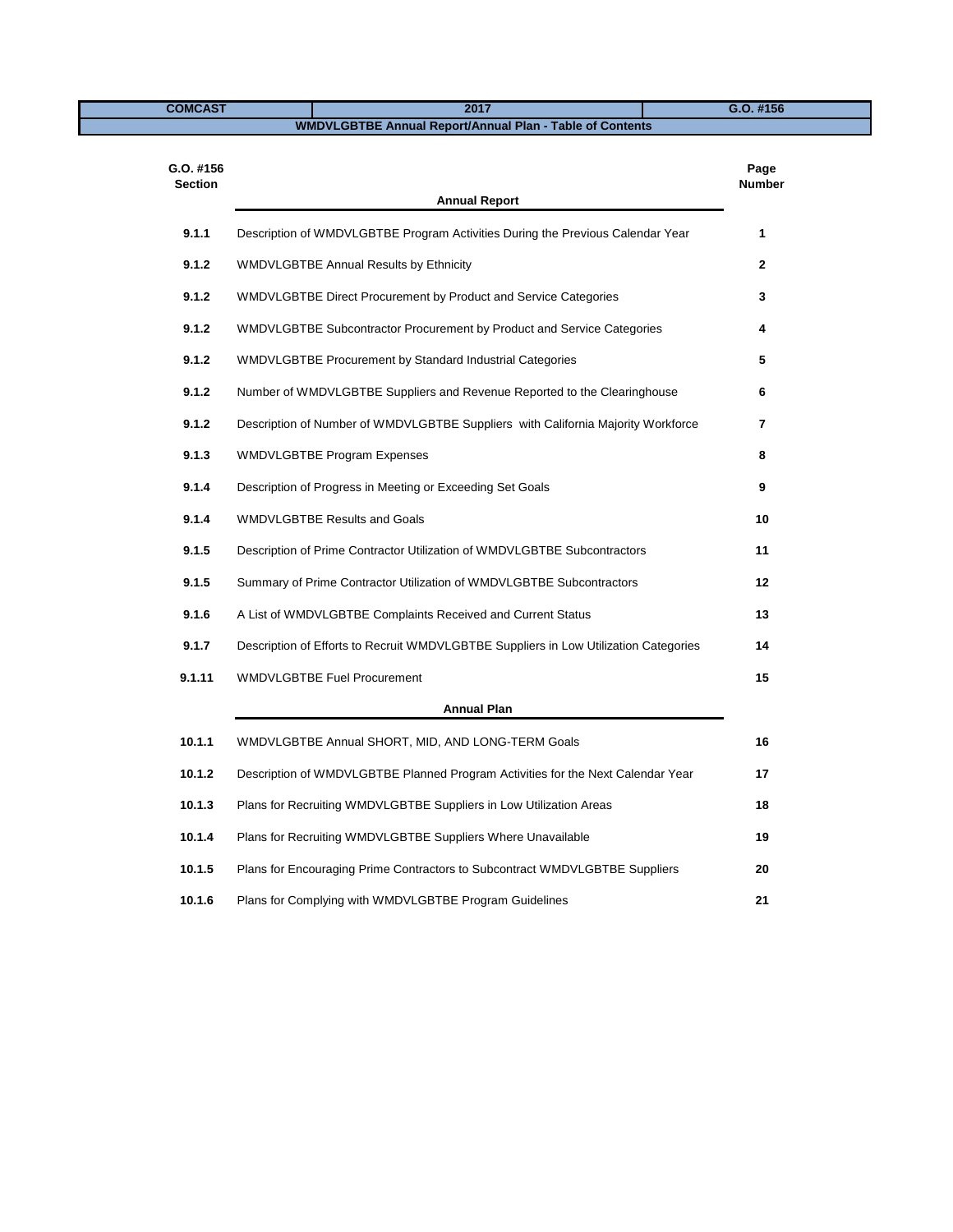# **EXECUTIVE SUMMARY**

In 2017, our eighth year of voluntary reporting pursuant to California General Order 156 (G.O. 156), Comcast California spent 9.70% with CPUC-certified suppliers. While this represents a decrease from the 11.38% reported for 2016, we continue to make progress in many areas, and we remain keenly focused on increasing our certified spend going forward.

Notwithstanding recent decreases in the percent of Comcast California's procurement spend with CPUC certified businesses, our direct dollar spend with WMDVLGBTBEs increased by more than 9% from 2016 to 2017, including a greater than 60% increase in direct spending with WBEs. Moreover, since the inception of our program, Comcast has seen significant growth in the supplier diversity space, both enterprise-wide, and in the California Region. For example, Comcast was honored to become the first media and entertainment company inducted into the Billion Dollar Roundtable (BDR), a top-level corporate advocacy organization that promotes supply chain diversity excellence. Each year, Comcast also receives numerous awards and recognition for commitment to supplier diversity.

In 2017, there was a significant amount of time and resources dedicated to our supplier diversity efforts, including hiring additional personnel. Within Comcast California, the supplier diversity role was enhanced to a managerial position. At the company's West Division offices, where many procurement decisions are made, two new executive-level employees are dedicated to supplier diversity. The addition of team members and resources lays the foundation for a strong, successful program and demonstrates our solid commitment to increasing spend with diverse suppliers.

However, our operations and engineering needs require specific technical expertise not widely available within the CPUC Supplier Clearinghouse pool, e.g., skills necessary to upgrade, design and construct our network. With this in mind, we are targeting specific companies that will possibly be able to fulfill these needs through Tier II relationships with our prime suppliers. Ultimately, we envision our investment in the Tier II space will allow these companies to evolve into strong, developed subcontractors that will someday have sufficient scale and expertise to become prime suppliers.

In 2017, Comcast California saw a decline in the subcontracting space due unforeseen changes by our Prime suppliers' utilization of the sub-contractors to meet the Prime's operational needs. In light of the obstacles we faced in 2017, Comcast California continues to share detailed plans with internal and external stakeholders, including the Commissioners, regarding our strategy for increasing diverse spend in the future. For example, one of our major priorities for creating additional business opportunities for CPUC-certified firms in 2018 is through subcontracting. Because more than half of Comcast California's diverse spending is with construction vendors, we are focusing on efforts and resources that will increase prime suppliers' partnerships with diverse business.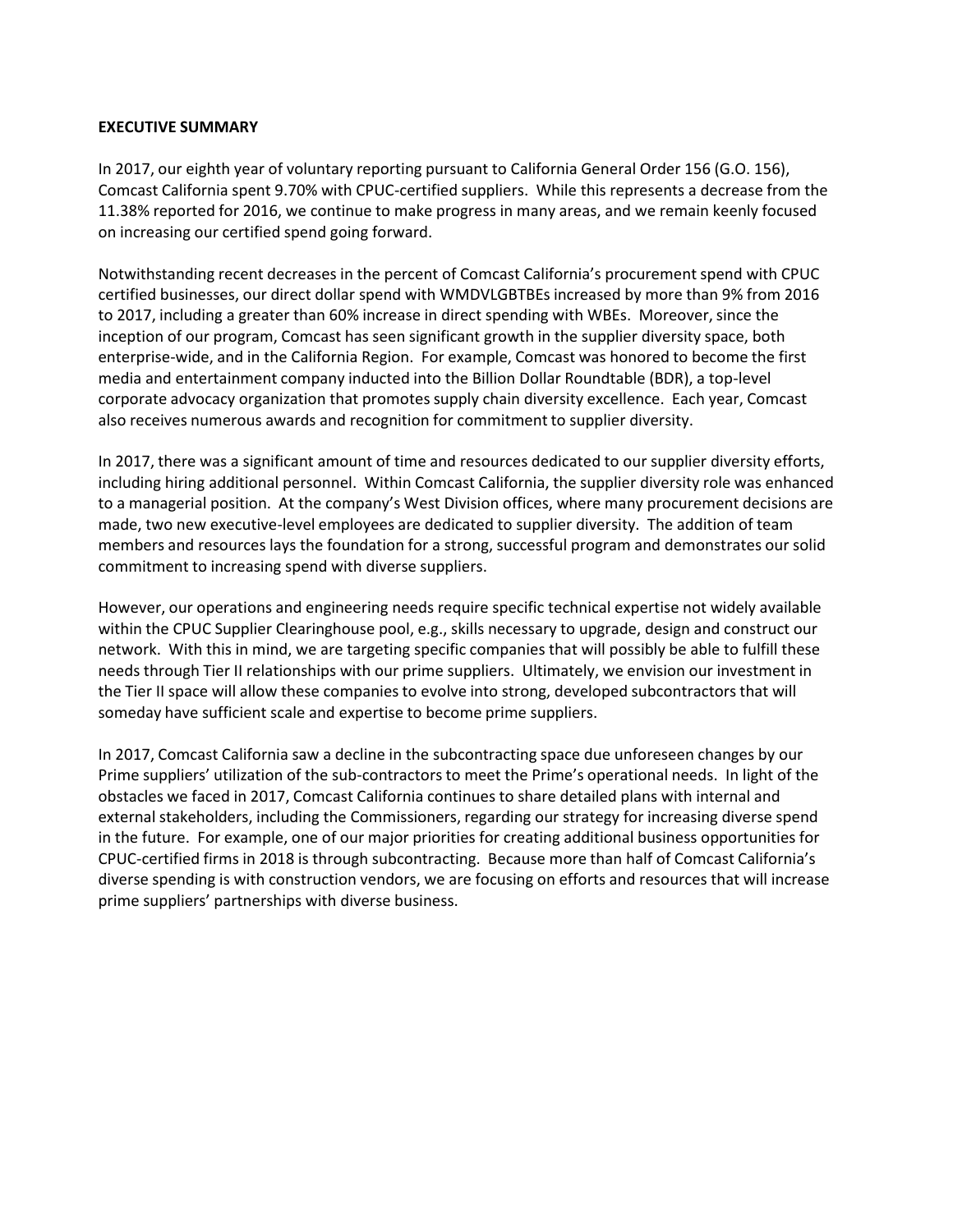| <b>COMCAST</b>                                                                 | 2017 | G.O. #156 Sec. 9.1.1 |
|--------------------------------------------------------------------------------|------|----------------------|
| Description of WMDVLGBTBE Program Activities During the Previous Calendar Year |      |                      |

increase the positive impact of supplier diversity within the organization. Internally, one -on-one meetings were Externally, steps were taken to educate suppliers who are interested in working with Comcast, or are currently Comcast California continues to ensure efforts with both internal and external stakeholders are consistent and conducted between the Supplier Diversity Manager and department leads seeking potential opportunities. within our supply chain and interested in an expanded scope. Beginning June 2017, the Comcast California team attended seven matchmaking events – an average of one event per month. Additionally, the team was actively involved in many events supporting various diversity and inclusion focused community organizations. Below is a list of Comcast-based supplier diversity events that Comcast participated in during 2017.

| Date of Event | <b>Workshop Event Name</b>                                             |  |
|---------------|------------------------------------------------------------------------|--|
| 05/03/17      | 2017 Small Business Expo - Host: CPUC                                  |  |
| 07/31/17      | EXPO'17 - Host: AICCCAL                                                |  |
| 08/16/17      | Minority Business Opportunity Expo - Host: WRMSDC                      |  |
| 10/19/17      | <b>CPUC Redding Small Business Expo</b>                                |  |
| 10/17/17      | Elite Meeting the Primes Networking Event and Matchmaking Host: Elite  |  |
| 11/06/17      | Astra NorCal Summit - Corporate/Agency Matchmaking                     |  |
| 11/09/17      | California Cable Supplier Diversity Fair - Host: Comcast, Cox, Charter |  |

Comcast California also supported many Community Based Organization activities, as well as external events, focused on Supplier Diversity. Below is a list of the main events Comcast California attended or participated in 2017.

| Date of Event | <b>Event Name</b>                                                                       |
|---------------|-----------------------------------------------------------------------------------------|
| 03/22/17      | Greenlining Report Meeting - Host: Greenlining                                          |
| 05/03/17      | CPUC Small Diverse Expo Host - Host: CPUC                                               |
| 07/23/17      | EXPO'17 - Host: AICCCAL Roundtable Discussion                                           |
| 09/15/17      | Joint Utilities Committee Meeting - Hosted: SoCal                                       |
| 09/20/17      | ICSBD Meeting - Host: ICSBD                                                             |
| 10/04/17      | En Banc - Host: CPUC                                                                    |
| 10/10/17      | <b>GGBA Meeting - Host: GGBA</b>                                                        |
| 10/19/17      | CPUC Small Diverse Expo Panel Discussion - Redding                                      |
| 11/06/17      | Astra NorCal Summit Hosted: Astra Women's Alliance                                      |
| 11/09/17      | 7th Annual California Cable Supplier Diversity Fair - Hosted: Comcast, Cox, Charter     |
| 11/21/17      | Presentation, Comcast CA Supplier Diversity "Elite Northern California Chapter Meeting" |
| 11/26/17      | WRMSDC Networking - Host: WRMSDC                                                        |
| 12/07/17      | WRMSDC Annual Meeting - Host: WRMSDC                                                    |
| 12/08/17      | <b>AICCAL Board Meeting</b>                                                             |
| 12/12/17      | Astra 21st Annual Procurement Summit - Hosted: Astra Women's Alliance                   |

Comcast California is also a member of the following Supplier Diversity organizations:

| Organization                                       |
|----------------------------------------------------|
| Sacramento Asian Pacific Chamber of Commerce       |
| San Joaquin Hispanic Chamber of Commerce           |
| Sacramento Black Chamber                           |
| Sacramento Hispanic Chamber of Commerce            |
| Hispanic Chamber of Commerce of Sonoma County      |
| Marin Hispanic Chamber of Commerce                 |
| North Bay Black Chamber                            |
| Silicon Valley Black Chamber (Santa Clara)         |
| Central CA Hispanic Chamber of Commerce            |
| Tulare-Kings Hispanic Chamber of Commerce          |
| Fresno Metro Black Chamber of Commerce             |
| San Francisco African American Chamber of Commerce |
| California Black Chamber of Commerce               |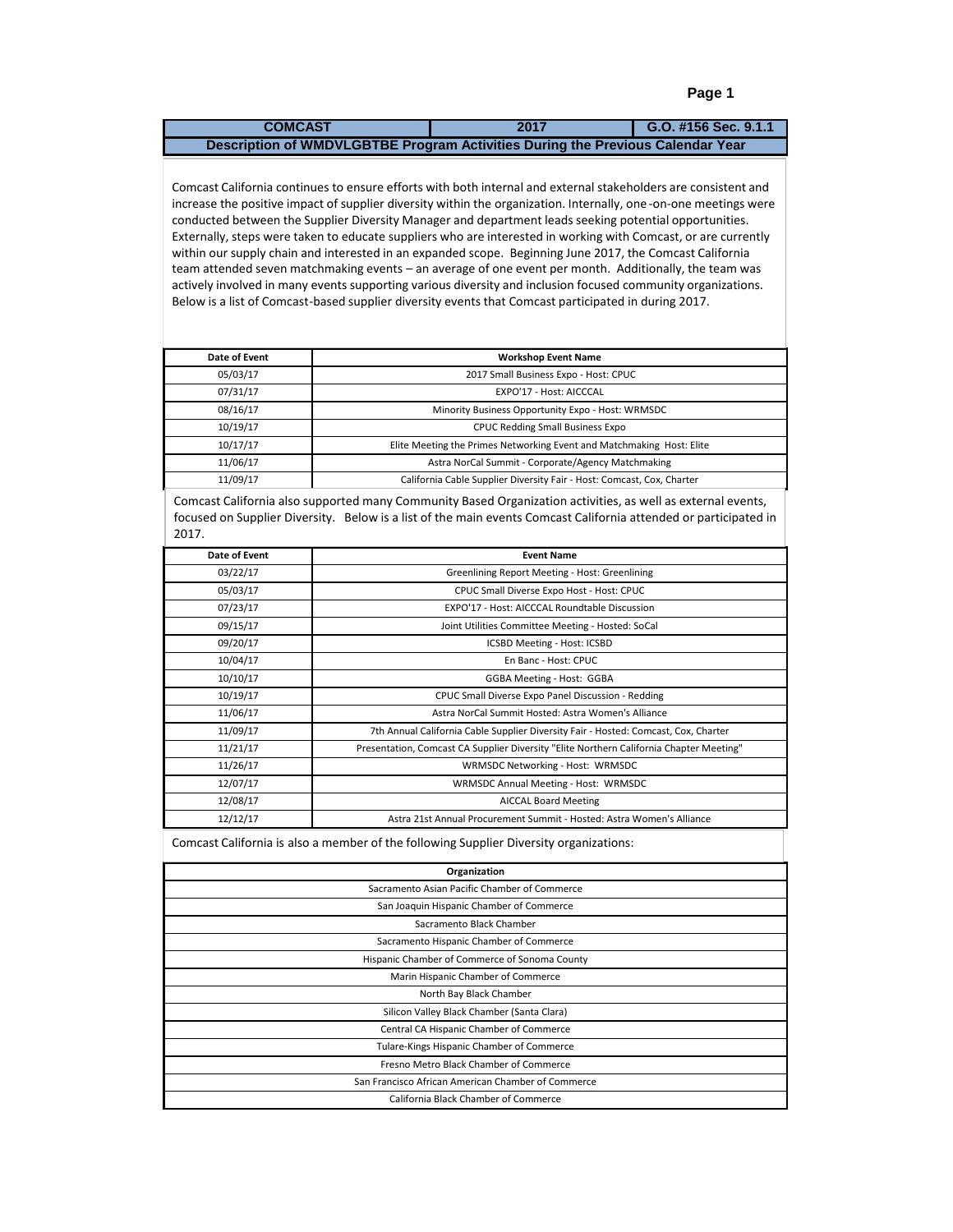| <b>COMCAST</b> | G.O. #156 Sec. 9.1.2                          |  |
|----------------|-----------------------------------------------|--|
|                | <b>WMDVLGBTBE Annual Results by Ethnicity</b> |  |

|                |                 |                                                 |               | 2017        |                 |               |
|----------------|-----------------|-------------------------------------------------|---------------|-------------|-----------------|---------------|
|                |                 |                                                 | <b>Direct</b> | Sub         | <b>Total \$</b> | $\frac{9}{6}$ |
|                |                 | Asian Pacific American                          | \$6,459,291   | \$3,045,468 | \$9,504,759     | 1.87%         |
| $\overline{c}$ | <b>Minority</b> | African American                                | \$3,533,980   | \$0         | \$3,533,980     | 0.69%         |
| 3              | <b>Male</b>     | Hispanic American                               | \$10,060,997  | \$2,330,341 | \$12,391,338    | 2.43%         |
| 4              |                 | Native American                                 | \$0           | \$0         | \$0             | 0.00%         |
| 5              |                 | <b>Total Minority Male</b>                      | \$20,054,268  | \$5,375,809 | \$25,430,077    | 4.99%         |
| $\sigma$       |                 | Asian Pacific American                          | \$344,787     | \$2,062,311 | \$2,407,098     | 0.47%         |
| $\frac{7}{8}$  | <b>Minority</b> | African American                                | \$1,800       | \$0         | \$1,800         | 0.00%         |
|                | <b>Female</b>   | Hispanic American                               | \$1,785,208   | \$0         | \$1,785,208     | 0.35%         |
| $\overline{9}$ |                 | Native American                                 | \$5,890       | \$0         | \$5,890         | 0.00%         |
| 10             |                 | <b>Total Minority Female</b>                    | \$2,137,685   | \$2,062,311 | \$4,199,996     | 0.82%         |
|                |                 |                                                 |               |             |                 |               |
| 11             |                 | <b>Total Minority Business Enterprise (MBE)</b> | \$22,191,953  | \$7,438,120 | \$29,630,073    | 5.82%         |
|                |                 |                                                 |               |             |                 |               |
| 12             |                 | Women Business Enterprise (WBE)                 | \$18,937,523  | \$751,646   | \$19,689,169    | 3.86%         |
|                |                 |                                                 |               |             |                 |               |
|                |                 | Lesbian, Gay, Bisexual, Transgender             | \$0           | \$0         | \$0             | 0.00%         |
| 13             |                 | <b>Business Enterprise (LGBTBE)</b>             |               |             |                 |               |
|                |                 |                                                 |               |             |                 |               |
|                |                 | Disabled Veteran Business                       | \$109,219     | \$0         | \$109,219       | 0.02%         |
| 14             |                 | Enterprise (DVBE)                               |               |             |                 |               |
|                |                 |                                                 |               |             |                 |               |
| 15             |                 | Other $8(a)^*$                                  | \$0           | \$0         | \$0             | 0.00%         |
| 16             |                 | <b>TOTAL WMDVLGBTBE</b>                         | \$41,238,695  | \$8,189,766 | \$49,428,461    | 9.70%         |
|                |                 |                                                 |               |             |                 |               |

17 **Net Procurement\*\* \$509,498,237**

**NOTE: \* FIRMS CLASSIFIED AS 8(a) OF SMALL BUSINESS ADMINISTRATION INCLUDES NON-WMDVLGBTBE**

**\*\* NET PROCUREMENT INCLUDES PURCHASE ORDER, NON-PURCHASE ORDER, AND CREDIT CARD DOLLARS**

**Direct - DIRECT PROCUREMENT**

**Sub - SUBCONTRACTOR PROCUREMENT**

**% - PERCENTAGE OF NET PROCUREMENT**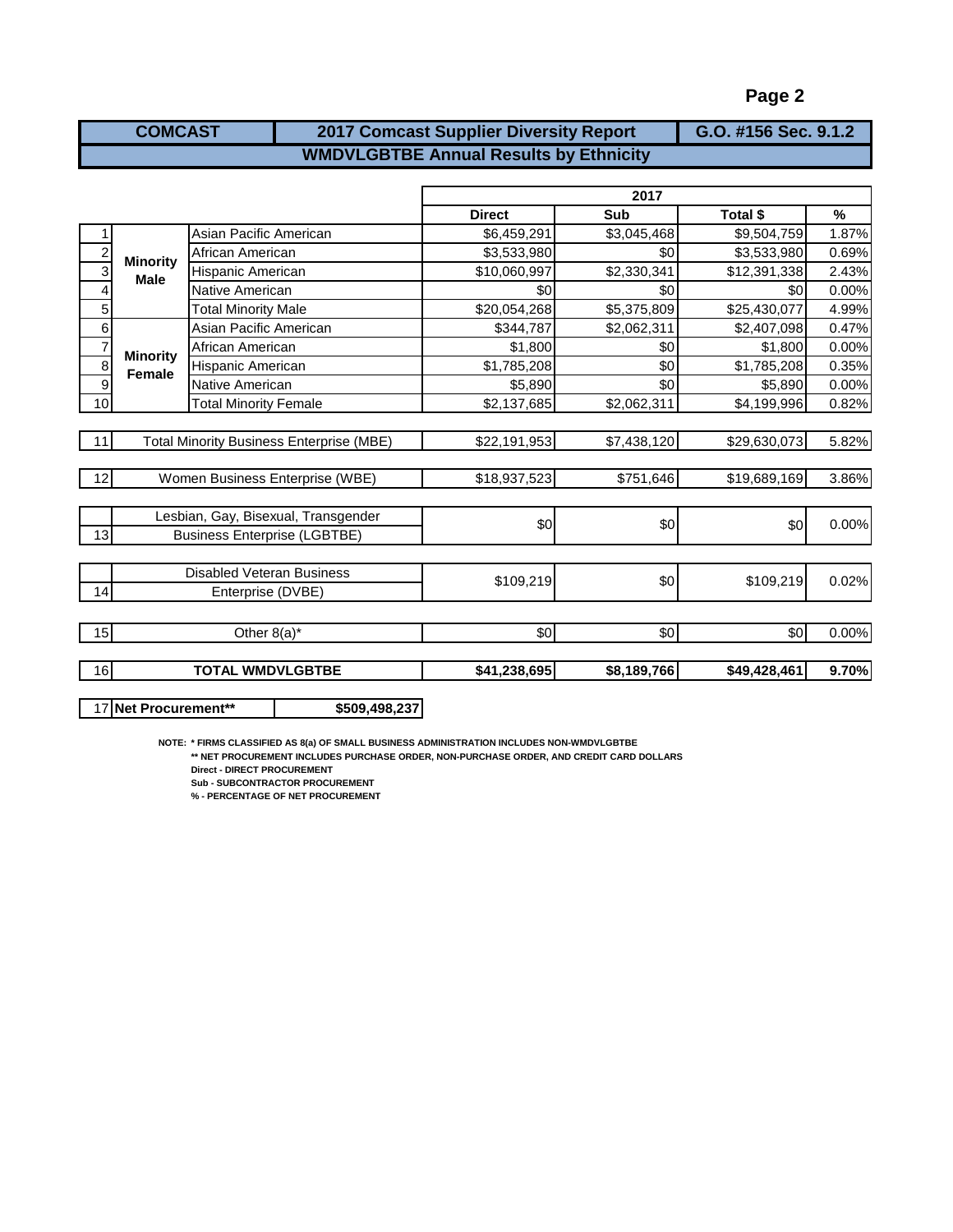| <b>COMCAST</b>                                                         | 2017 | G.O. #156 Sec. 9.1.2 |  |  |  |
|------------------------------------------------------------------------|------|----------------------|--|--|--|
| <b>WMDVLGBTBE Direct Procurement by Product and Service Categories</b> |      |                      |  |  |  |

|                                |                                                                     |               | <b>Products</b>        |               | <b>Services</b> |       | <b>Total</b> |               |
|--------------------------------|---------------------------------------------------------------------|---------------|------------------------|---------------|-----------------|-------|--------------|---------------|
|                                |                                                                     |               | \$                     | $\frac{9}{6}$ | \$              | $\%$  | \$           | $\frac{9}{6}$ |
|                                | Asian Pacific American                                              | Direct        | \$1,000,469            | 0.20%         | \$5,458,822     | 1.07% | \$6,459,291  | 1.27%         |
| 2                              | African American                                                    | <b>Direct</b> | \$1,620                | 0.00%         | \$3,532,360     | 0.69% | \$3,533,980  | 0.69%         |
| <b>Minority</b><br>3<br>Male   | <b>Hispanic American</b>                                            | <b>Direct</b> | \$345,195              | 0.07%         | \$9,715,803     | 1.91% | \$10,060,998 | 1.97%         |
| 4                              | Native American                                                     | Direct        | \$0                    | 0.00%         | \$0             | 0.00% | \$0          | 0.00%         |
| 5 <sub>l</sub>                 | <b>Total Minority Male</b>                                          | <b>Direct</b> | $\overline{1,347,285}$ | 0.26%         | \$18,706,985    | 3.67% | \$20,054,269 | 3.94%         |
| 6                              | Asian Pacific American                                              | <b>Direct</b> | \$14,826               | 0.00%         | \$329,961       | 0.06% | \$344,787    | 0.07%         |
| $\overline{7}$                 | African American                                                    | <b>Direct</b> | \$0                    | 0.00%         | \$1,800         | 0.00% | \$1,800      | 0.00%         |
| <b>Minority</b><br>8<br>Female | <b>Hispanic American</b>                                            | Direct        | \$196,922              | 0.04%         | \$1,588,286     | 0.31% | \$1,785,208  | 0.35%         |
| 9                              | Native American                                                     | <b>Direct</b> | \$5,890                | 0.00%         | \$0             | 0.00% | \$5,890      | 0.00%         |
| 10                             | <b>Total Minority Female</b>                                        | <b>Direct</b> | \$217,637              | 0.04%         | \$1,920,047     | 0.38% | \$2,137,684  | 0.42%         |
|                                |                                                                     |               |                        |               |                 |       |              |               |
| 11                             | <b>Total Minority Business Enterprise (MBE)</b>                     | <b>Direct</b> | \$1,564,922            | 0.31%         | \$20,627,031    | 4.05% | \$22,191,953 | 4.36%         |
| 12                             | Women Business Enterprise (WBE)                                     | <b>Direct</b> | \$16,090,919           | 3.16%         | \$2,846,604     | 0.56% | \$18,937,523 | 3.72%         |
|                                |                                                                     |               |                        |               |                 |       |              |               |
| 13                             | Lesbian, Gay, Bisexual, Transgender Business<br>Enterprise (LGBTBE) | <b>Direct</b> | \$0                    | 0.00%         | \$0             | 0.00% | \$0          | 0.00%         |
|                                |                                                                     |               |                        |               |                 |       |              |               |
| 14                             | Disabled Veteran Business Enterprise (DVBE)                         | <b>Direct</b> | \$109,219              | 0.02%         | \$0             | 0.00% | \$109,219    | 0.02%         |
|                                |                                                                     |               |                        |               |                 |       |              |               |
| 15                             | Other $8(a)^*$                                                      | <b>Direct</b> | \$0                    | 0.00%         | \$0             | 0.00% | \$0          | 0.00%         |
|                                |                                                                     |               |                        |               |                 |       |              |               |

| <b>Total Service</b> |               |
|----------------------|---------------|
| 18 Procurement       | \$392,576,027 |
|                      |               |
| 19 Net Procurement** | \$509,498,237 |

| Total Number of          |    |
|--------------------------|----|
| <b>WMDVLGBTBEs that</b>  | 43 |
| 20 Received Direct Spend |    |

**NOTE: \* FIRMS CLASSIFIED AS 8(a) OF SMALL BUSINESS ADMINISTRATION INCLUDES NON-WMDVLGBTBE \*\* NET PROCUREMENT INCLUDES PURCHASE ORDER, NON-PURCHASE ORDER, AND CREDIT CARD DOLLARS**

Direct - DIRECT PROCUREMENT<br>Sub - SUBCONTRACTOR PROCUREMENT<br>% - PERCENTAGE OF NET PROCUREMENT<br>\*\*\*SLIGHT DIFFERENCE IN TOTAL OVERALL SPEND DUE TO ROUNDING. <= \$1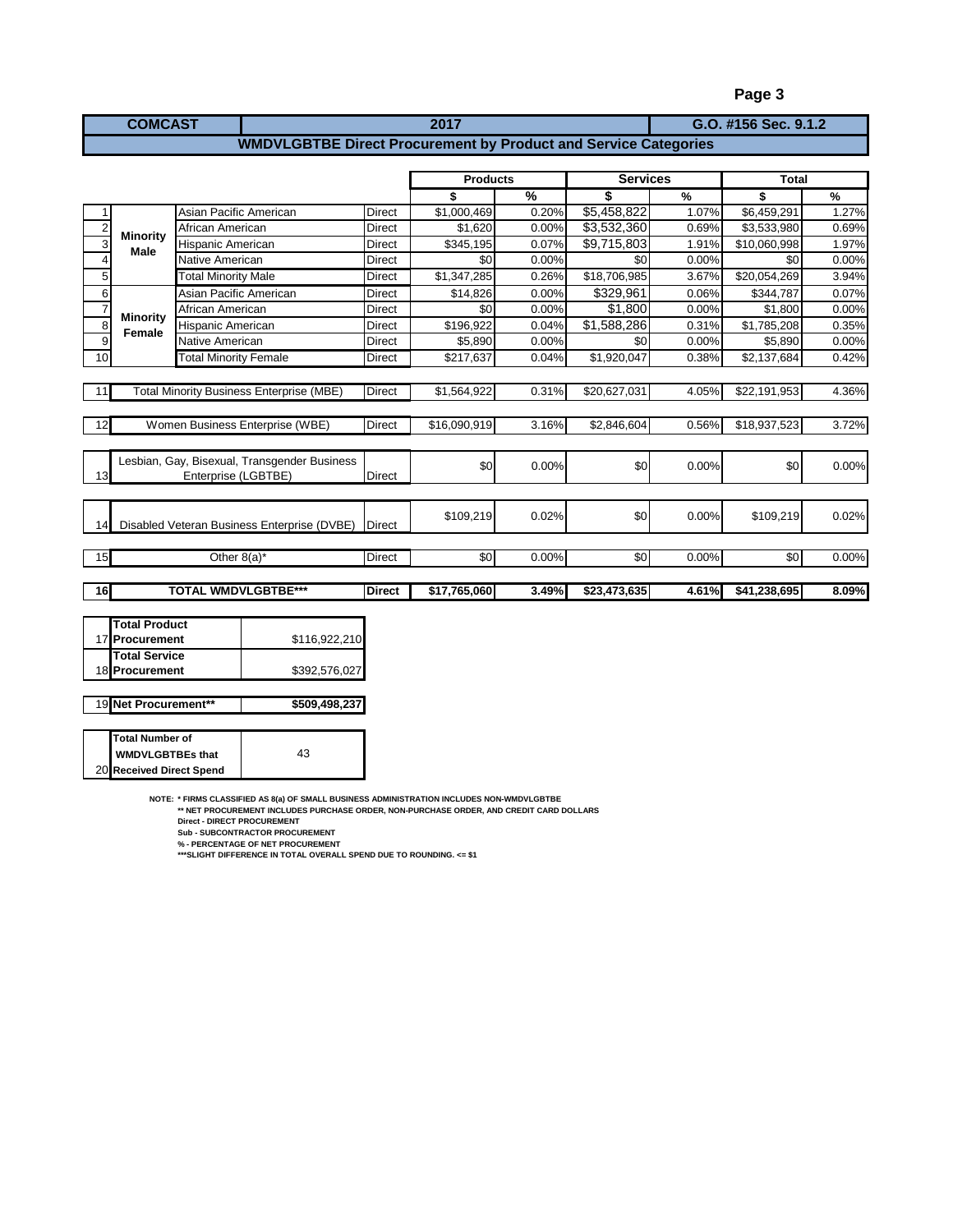| <b>COMCAST</b> | 2017                                                                   | G.O. #156 Sec. 9.1.2 |
|----------------|------------------------------------------------------------------------|----------------------|
|                | WMDVLGBTBE Subcontractor Procurement by Product and Service Categories |                      |

|                |                 |                                                 |     | <b>Products</b> |               | <b>Services</b> |       | Total       |               |
|----------------|-----------------|-------------------------------------------------|-----|-----------------|---------------|-----------------|-------|-------------|---------------|
|                |                 |                                                 |     | \$              | $\frac{9}{6}$ |                 | $\%$  | \$          | $\frac{9}{6}$ |
|                |                 | Asian Pacific American                          | Sub | \$3,036,233     | 0.60%         | \$9,235         | 0.00% | \$3,045,468 | 0.60%         |
| $\overline{2}$ | <b>Minority</b> | African American                                | Sub | \$0             | 0.00%         | \$0             | 0.00% | \$0         | 0.00%         |
| 3              | <b>Male</b>     | <b>Hispanic American</b>                        | Sub | \$0             | 0.00%         | \$2,330,340     | 0.46% | \$2,330,340 | 0.46%         |
| 4              |                 | Native American                                 | Sub | \$0             | 0.00%         | \$0             | 0.00% | \$0         | 0.00%         |
| 5              |                 | <b>Total Minority Male</b>                      | Sub | \$3,036,233     | 0.60%         | \$2,339,575     | 0.46% | \$5,375,808 | 1.06%         |
| 6              |                 | Asian Pacific American                          | Sub | \$9,997         | 0.00%         | \$2,052,314     | 0.40% | \$2,062,311 | 0.40%         |
|                | <b>Minority</b> | African American                                | Sub | \$0             | 0.00%         | \$0             | 0.00% | \$0         | 0.00%         |
| 8              | Female          | Hispanic American                               | Sub | \$0             | 0.00%         | \$0             | 0.00% | \$0         | 0.00%         |
| 9              |                 | Native American                                 | Sub | \$0             | 0.00%         | \$0             | 0.00% | \$0         | 0.00%         |
| 10             |                 | <b>Total Minority Female</b>                    | Sub | \$9,997         | 0.00%         | \$2,052,314     | 0.40% | \$2,062,311 | 0.40%         |
|                |                 |                                                 |     |                 |               |                 |       |             |               |
| 11             |                 | <b>Total Minority Business Enterprise (MBE)</b> | Sub | \$3,046,230     | 0.60%         | \$4,391,889     | 0.86% | \$7,438,119 | 1.46%         |
|                |                 |                                                 |     |                 |               |                 |       |             |               |
| 12             |                 | Women Business Enterprise (WBE)                 | Sub | \$68.311        | 0.01%         | \$683,335       | 0.13% | \$751.646   | 0.15%         |
|                |                 |                                                 |     |                 |               |                 |       |             |               |
|                |                 | Lesbian, Gay, Bisexual, Transgender Business    |     | \$0             | 0.00%         | \$0             | 0.00% | \$0         | 0.00%         |
| 13             |                 | Enterprise (LGBTBE)                             | Sub |                 |               |                 |       |             |               |
|                |                 |                                                 |     |                 |               |                 |       |             |               |
|                |                 |                                                 |     | \$0             | 0.00%         | \$0             | 0.00% | \$0         | 0.00%         |
| 14             |                 | Disabled Veteran Business Enterprise (DVBE)     | Sub |                 |               |                 |       |             |               |
|                |                 |                                                 |     |                 |               |                 |       |             |               |
| 15             |                 | Other $8(a)^*$                                  | Sub | \$0             | 0.00%         | \$0             | 0.00% | \$0         | 0.00%         |
|                |                 |                                                 |     |                 |               |                 |       |             |               |
| 16             |                 | <b>TOTAL WMDVLGBTBE</b>                         | Sub | \$3.114.541     | 0.61%         | \$5,075,224     | 1.00% | \$8,189,766 | 1.61%         |

| Total Product        |               |
|----------------------|---------------|
| 17 Procurement***    | \$116.922.210 |
| <b>Total Service</b> |               |
| 18 Procurement ***   | \$392,576,027 |
|                      |               |
|                      |               |

19 **Net Procurement\*\* \$509,498,237**

NOTE: \* FIRMS CLASSIFIED AS 8(a) OF SMALL BUSINESS ADMINISTRATION INCLUDES NON-WMDVLGBTBE<br>\*\* NET PROCUREMENT INCLUDES PURCHASE ORDER, NON-PURCHASE ORDER, AND CREDIT CARD DOLLARS<br>Direct - DIRECT PROCUREMENT<br>Sub - SUBCONTRAC

**\*\*\*(WMDVLGBTBE Only - Comcast does not track non-diverse subcontractors.)**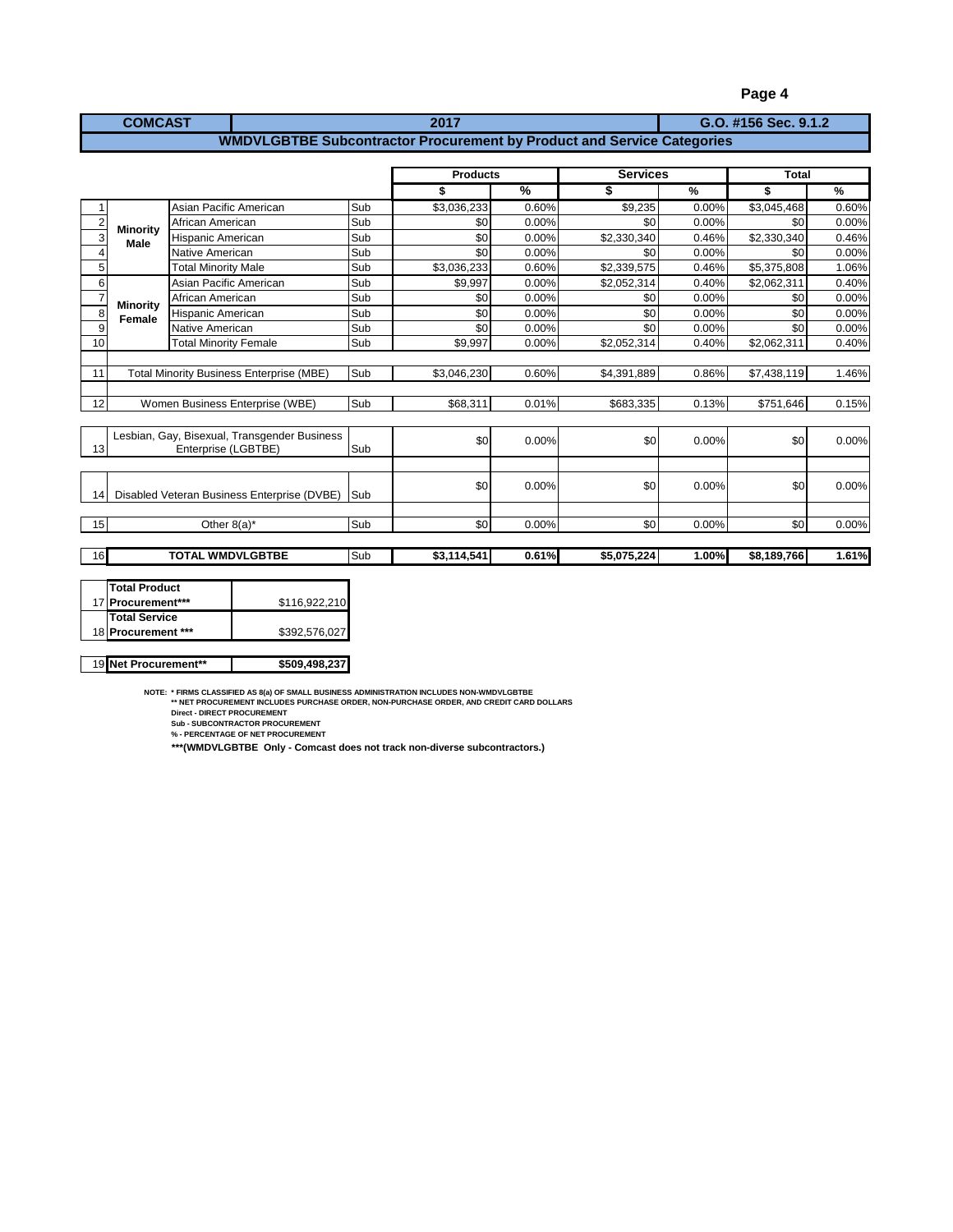#### **ATTACHMENT C Page 5**

| <b>COMCAST</b>                                      |      |                               |             |                         |         |                                  | 2017                                                            |                        |         |                             |                                                            |                            |                                    | G. O. #156 Sec 9.1.2 |                            |                           |
|-----------------------------------------------------|------|-------------------------------|-------------|-------------------------|---------|----------------------------------|-----------------------------------------------------------------|------------------------|---------|-----------------------------|------------------------------------------------------------|----------------------------|------------------------------------|----------------------|----------------------------|---------------------------|
|                                                     |      |                               |             |                         |         |                                  | <b>WMDVLGBTBE Procurement by Standard Industrial Categories</b> |                        |         |                             |                                                            |                            |                                    |                      |                            |                           |
|                                                     |      |                               |             |                         |         |                                  |                                                                 |                        |         |                             |                                                            | Lesbian, Gay,<br>Bisexual, | <b>Disabled</b>                    |                      |                            |                           |
|                                                     |      |                               |             |                         |         |                                  |                                                                 |                        |         | Minority<br><b>Business</b> | Women<br>Transgender<br><b>Business</b><br><b>Business</b> |                            | <b>Veterans</b><br><b>Business</b> |                      |                            |                           |
| <b>SIC Category</b>                                 |      | <b>Asian Pacific American</b> |             | <b>African American</b> |         | <b>Hispanic American</b><br>Male |                                                                 | <b>Native American</b> |         | <b>Enterprise</b>           | Enterprise                                                 | Enterprise                 | Enterprise                         | Other 8(a)**         | Total<br><b>WMDVLGBTBE</b> | <b>Total</b>              |
|                                                     |      | Male                          | Female      | Male                    | Female  |                                  | Female                                                          | Male                   | Female  | (MBE)                       | (WBE)                                                      | (LGBTBE)                   | (DVBE)                             |                      |                            | <b>Dollars</b>            |
| <b>Raw Materials/Construction/Industrial</b>        |      | \$334,590                     |             | \$0 \$2,890,869         |         | \$0 \$1,443,688                  | \$0                                                             | \$0                    | \$0     | \$4,669,147                 | \$322,351                                                  | \$0                        | \$0                                | \$0                  |                            | \$4,991,498 \$207,497,338 |
| Services (7,8,15,16,17,26,28,32,33,46,49,52)        |      | 0.2%                          | 0.0%        | 1.4%                    | 0.0%    | 0.7%                             | 0.0%                                                            | 0.0%                   | 0.0%    | 2.3%                        | 0.2%                                                       | 0.0%                       | 0.0%                               | 0.0%                 | 2.4%                       | 100.0%                    |
| <b>Finished Products / Misc. Goods</b>              |      | \$549,325                     | \$9,997     | \$1,620                 | \$1,800 | \$75,561                         | \$196,922                                                       | \$0                    | \$5,890 |                             | \$841,115 \$10,332,828                                     | \$0                        | \$109,219                          | \$0                  | \$11,283,162               | \$38,386,257              |
| (20,23,25,31,39,50,51,56,57,59,70)                  |      | 1.4%                          | 0.0%        | 0.0%                    | 0.0%    | 0.2%                             | 0.5%                                                            | 0.0%                   | 0.0%    | 2.2%                        | 26.9%                                                      | 0.0%                       | 0.3%                               | 0.0%                 | 29.4%                      | 100.0%                    |
| Technical Equipment / Analysis Instruments   \$     |      | \$451,145                     | \$14,826    | \$0                     | \$0     | \$270,587                        | \$0                                                             | \$0                    | \$0     | \$736,558                   | \$6,152,030                                                | \$0                        | \$0                                | \$0                  |                            | \$6,888,588 \$72,468,395  |
| (34, 35, 36, 38)                                    |      | 0.6%                          | 0.0%        | 0.0%                    | 0.0%    | 0.4%                             | 0.0%                                                            | 0.0%                   | 0.0%    | 1.0%                        | 8.5%                                                       | 0.0%                       | 0.0%                               | 0.0%                 | 9.5%                       | 100.0%                    |
| <b>Transportation / Repair / Food</b>               |      | \$3.036.233                   | \$0         | \$459,022               | \$0     | \$6                              | \$0                                                             | \$0                    | \$0     | \$3,495,261                 | \$1,468,237                                                | \$0                        | \$0                                | \$0                  | \$4,963,498                | \$28,313,565              |
| (40,42,45,47,53,54,55,58,75,76)                     |      | 10.7%                         | 0.0%        | 1.6%                    | 0.0%    | 0.0%                             | 0.0%                                                            | 0.0%                   | 0.0%    | 12.3%                       | 5.2%                                                       | 0.0%                       | 0.0%                               | 0.0%                 | 17.5%                      | 100.0%                    |
| (61,65,67,73,87,89)<br><b>Professional Services</b> |      | \$0                           | \$454,686   | \$0                     |         | \$0 \$9,912,170 \$1,588,286      |                                                                 | \$0                    |         | \$0 \$11,955,142            | \$879,272                                                  | \$0                        | \$0                                | \$0                  | \$12,834,415               | \$67,508,063              |
|                                                     |      | 0.0%                          | 0.7%        | 0.0%                    | 0.0%    | 14.7%                            | 2.4%                                                            | 0.0%                   | 0.0%    | 17.7%                       | 1.3%                                                       | 0.0%                       | 0.0%                               | 0.0%                 | 19.0%                      | 100.0%                    |
| Legal Services (81)                                 |      | \$0                           | \$0         | \$182,469               | \$0     | \$689,326                        | \$0                                                             | \$0                    | \$0     | \$871,795                   | \$0                                                        | \$0                        | \$0                                | \$0                  | \$871,795                  | \$6,243,188               |
|                                                     |      | 0.0%                          | 0.0%        | 2.9%                    | 0.0%    | 11.0%                            | 0.0%                                                            | 0.0%                   | 0.0%    | 14.0%                       | 0.0%                                                       | 0.0%                       | 0.0%                               | 0.0%                 | 14.0%                      | 100.0%                    |
| <b>Communications / Other Services</b>              | -S I | \$5.133.466                   | \$1,927,589 | \$0                     | \$0     | \$0                              | \$0                                                             | \$0                    | \$0     | \$7,061,055                 | \$534,451                                                  | \$0                        | \$0                                | \$0                  | \$7,595,506                | \$89,081,432              |
| (27,48,72,78,80,82,83,86,92,96)                     |      | 5.8%                          | 2.2%        | 0.0%                    | 0.0%    | 0.0%                             | 0.0%                                                            | 0.0%                   | 0.0%    | 7.9%                        | 0.6%                                                       | 0.0%                       | 0.0%                               | 0.0%                 | 8.5%                       | 100.0%                    |

| <b>TOTAL</b> | l c<br>1 D               | 1.759<br> | 2.407.098 | \$3.533.980 | \$1,800 \$12,39 | .391.338 | \$1.785.208 | \$0.  | $\cdots$ | \$29.630.073 | \$19,689,169  | \$0                 | \$109.219 | \$በ      | $\sim$ $\sim$ $\sim$<br>$\overline{101}$<br>30.42<br>.3.428.4" | $1$ \$509.498.2. |
|--------------|--------------------------|-----------|-----------|-------------|-----------------|----------|-------------|-------|----------|--------------|---------------|---------------------|-----------|----------|----------------------------------------------------------------|------------------|
|              | $\overline{\phantom{a}}$ | .87%      | 0.47%     | 0.69%       | $0.00\%$        | 2.43%    | 0.35%       | 0.00% | $0.00\%$ | 5.82%        | 0.005<br>3.80 | $0.00$ <sup>o</sup> | 0.02%     | $0.00\%$ | 1700/<br>,, u                                                  | 100.00%          |

| \$0           |
|---------------|
| \$116,922,210 |
| \$392,576,027 |
|               |
| \$509,498,237 |
|               |

**NOTE:\*FIRMS WITH MULIT MINORITY OWNERSHIP STATUS**

**\*\*FIRMS CLASSIFIED AS 8(a) OF SMALL BUSINESS ADMINISTRATION INCLUDES NON-WMDVLGBTBE**

**\*\*\*NET PROCUREMENT INCLUDES PURCHASE ORDER, NON-PURCHASE ORDER, AND CREDIT CARD DOLLARS**

**TOTAL DOLLARS - TOTAL PROCUREMENT DOLLAR AMOUNT IN THE SPECIFIC SIC CATEGORY** 

**% - PERCENTAGE OF TOTAL DOLLARS**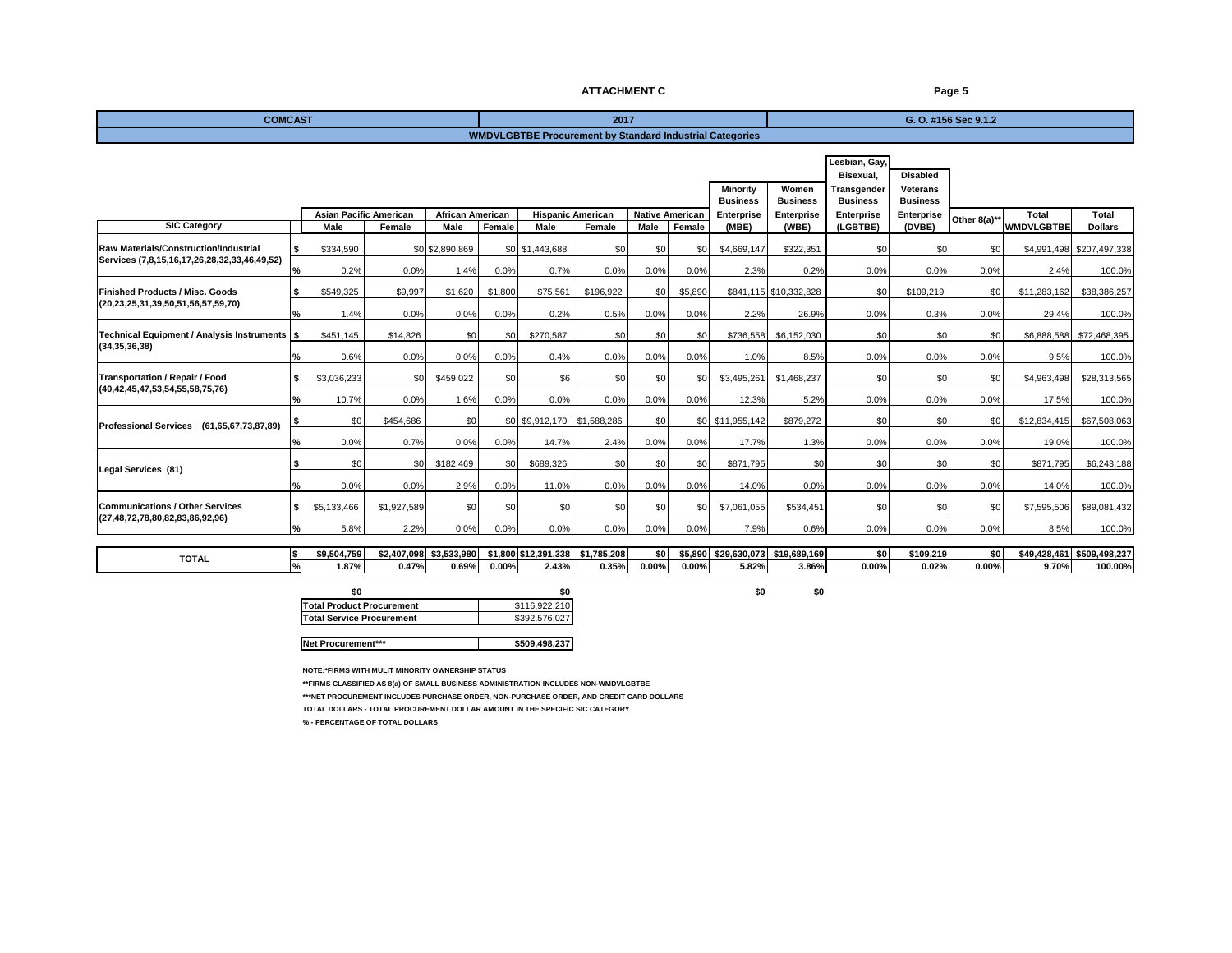### **ATTACHMENT C** Page 6

# **COMCAST 2017 G. O. #156 Sec 9.1.2 (D.11-05-019 & D.06-11-028) Number of WMDVLGBTBE Suppliers and Revenue Reported to the Clearinghouse**

|                      |     | Data on Number of Suppliers                   |             |                 |                |                    |            |            |                               |             |                |                    |  |  |  |  |
|----------------------|-----|-----------------------------------------------|-------------|-----------------|----------------|--------------------|------------|------------|-------------------------------|-------------|----------------|--------------------|--|--|--|--|
|                      |     | <b>Number of Suppliers Reported to CHS***</b> |             |                 |                |                    |            |            | Utility-Specific 2017 Summary |             |                |                    |  |  |  |  |
| <b>∤ WMDVLGBTBEs</b> | MBE | <b>WBE</b>                                    | LGBTBE***** | <b>DVBE****</b> | Other $8(a)^*$ | <b>Grand Total</b> | <b>MBE</b> | <b>WBE</b> | <b>LGBTBE</b>                 | <b>DVBE</b> | Other $8(a)^*$ | <b>Grand Total</b> |  |  |  |  |
| Under \$1 million    |     |                                               |             |                 |                | 10                 |            |            |                               |             |                | 10                 |  |  |  |  |
| Under \$5 million    |     |                                               |             |                 |                | 13                 |            |            |                               |             |                |                    |  |  |  |  |
| Under \$10 million   |     |                                               |             |                 |                |                    |            |            |                               |             |                |                    |  |  |  |  |
| Above \$10 million   |     |                                               |             |                 |                | 23                 |            |            |                               |             |                | 23                 |  |  |  |  |
| <b>TOTAL</b>         | 27  |                                               |             |                 |                | 51                 | 34         | 19         |                               |             |                | 54<br>J.           |  |  |  |  |

|                        |                 | <b>Revenue and Payment Data</b> |               |           |                |                    |              |              |                               |             |                |                    |  |  |  |
|------------------------|-----------------|---------------------------------|---------------|-----------|----------------|--------------------|--------------|--------------|-------------------------------|-------------|----------------|--------------------|--|--|--|
|                        |                 | Revenue Reported to CHS***      |               |           |                |                    |              |              | Utility-Specific 2017 Summary |             |                |                    |  |  |  |
| <b>IWMDVLGBTBE \$M</b> | <b>MBE</b>      | <b>WBE</b>                      | <b>LGBTBE</b> | DVBE****  | Other $8(a)^*$ | <b>Grand Total</b> | <b>MBE</b>   | <b>WBE</b>   | <b>LGBTBE</b>                 | <b>DVBE</b> | Other $8(a)^*$ | <b>Grand Total</b> |  |  |  |
| Under \$1 million      | \$2,150,105     | \$1,307,000                     |               | \$109,219 |                | \$3,566,324        | \$2,498,479  | \$1,792,412  |                               | \$109.219   |                | \$4,400,110        |  |  |  |
| Under \$5 million      | \$35,147,892    | \$3,630,314                     |               |           |                | \$38,778,206       | \$7,966,065  | \$172,105    |                               |             |                | \$8,138,170        |  |  |  |
| Under \$10 million     | \$16,302,873    | \$48,625,632                    |               |           |                | \$64,928,505       | \$346.734    | \$886,548    |                               |             |                | \$1,233,283        |  |  |  |
| Above \$10 million     | \$6,462,531,401 | \$2,150,354,737                 |               |           |                | \$8,612,886,138    | \$17,016,380 | \$18,640,518 |                               |             |                | \$35,656,898       |  |  |  |
| <b>TOTAL</b>           | \$6,516,132,271 | \$2,203,917,683                 | \$0           | \$109,219 |                | \$8,720,159,173    | \$27,827,658 | \$21,491,583 | \$0                           | \$109,219   | \$0            | \$49,428,461       |  |  |  |

**NOTE: \* FIRMS CLASSIFIED AS 8(a) OF SMALL BUSINESS ADMINISTRATION INCLUDES NON-WMDVLGBTBE**

**CHS: SUPPLIER CLEARINGHOUSE**

**\*\*\*DATA INCLUDES TOTAL REVENUE RECORDED IN CHS FOR ALL CURRENT SUPPLIERS AS ENTERED BY THE SUPPLIERS.**

**\*\*\*\* REVENUE DATA NOT AVAILABLE IN CHS.**

**\*\*\*\*\* LGBTE CERTIFIED THROUGH NGLCC - MERGER TO CPUC DATABASE PENDING**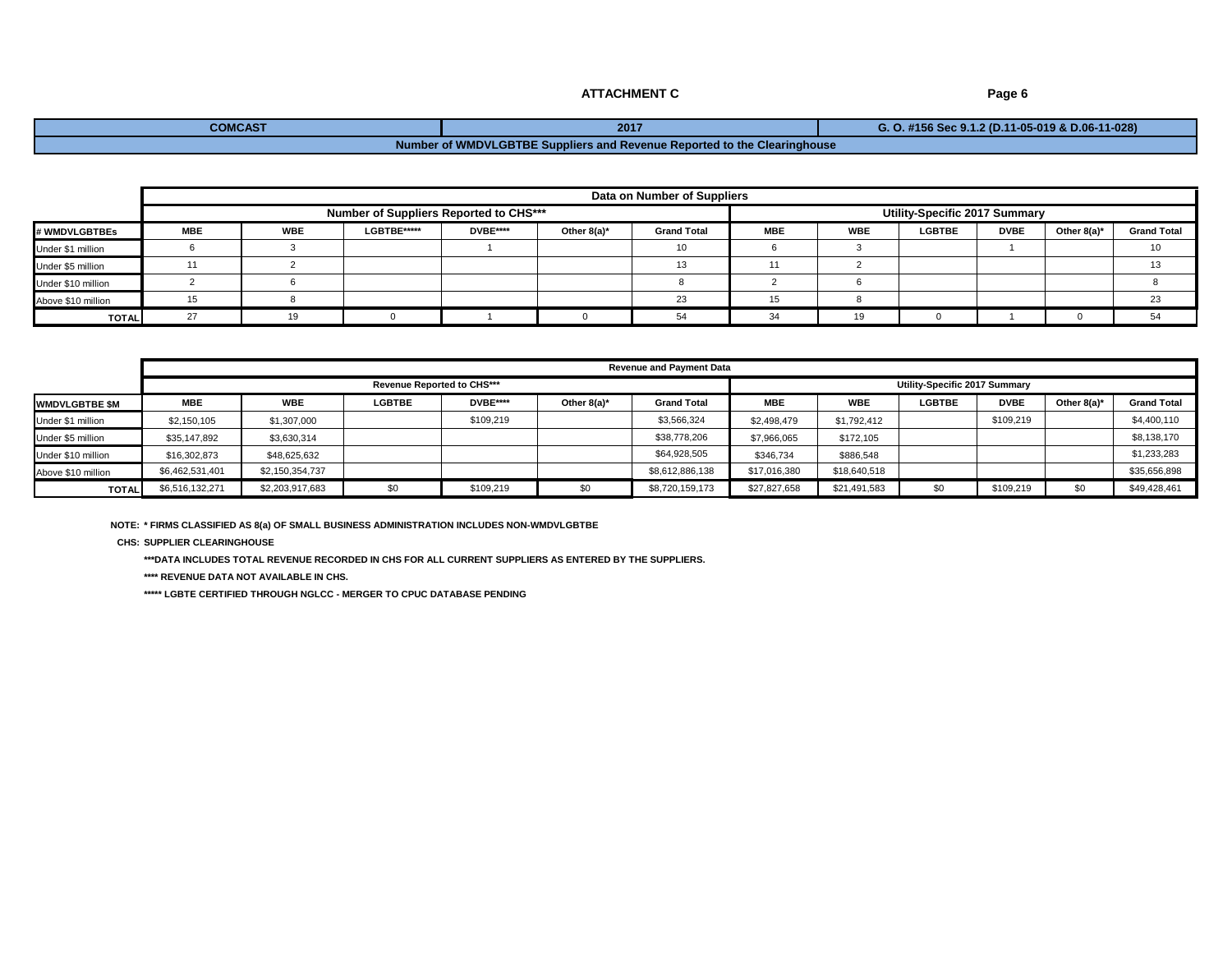| <b>COMCAST</b>                                               | 2017 | G.O. #156 Sec. 9.1.2 |  |  |  |  |  |  |
|--------------------------------------------------------------|------|----------------------|--|--|--|--|--|--|
| <b>Description of WMDVLGBTBEs with CA Majority Workforce</b> |      |                      |  |  |  |  |  |  |

**Comcast reports 22 of the 54 WMDVLGBTBEs with CA Majority Workforce.**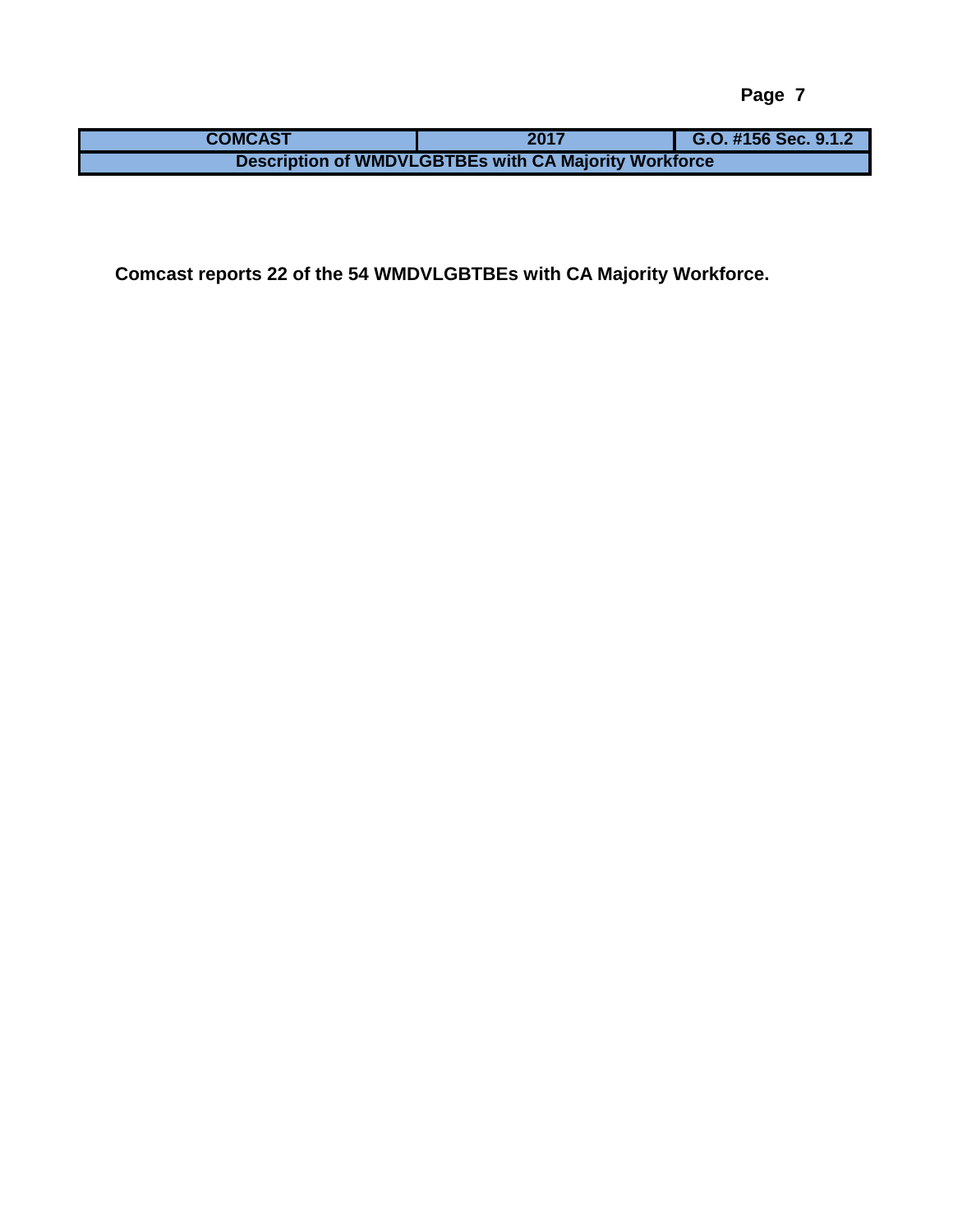| <b>COMCAST</b> | 2017 | G.O. #156 Sec. 9.1.3 |
|----------------|------|----------------------|
|                |      |                      |

| <b>Expense Category</b>        | Year (Actual) |
|--------------------------------|---------------|
| Wages                          | \$60,000      |
| <b>Other Employee Expenses</b> | \$864         |
| <b>Program Expenses</b>        | \$46,839      |
| <b>Reporting Expenses</b>      | \$0           |
| Training                       | \$0           |
| Consultants                    | \$0           |
| Other                          | \$0           |
| TOTAL                          | \$107,703     |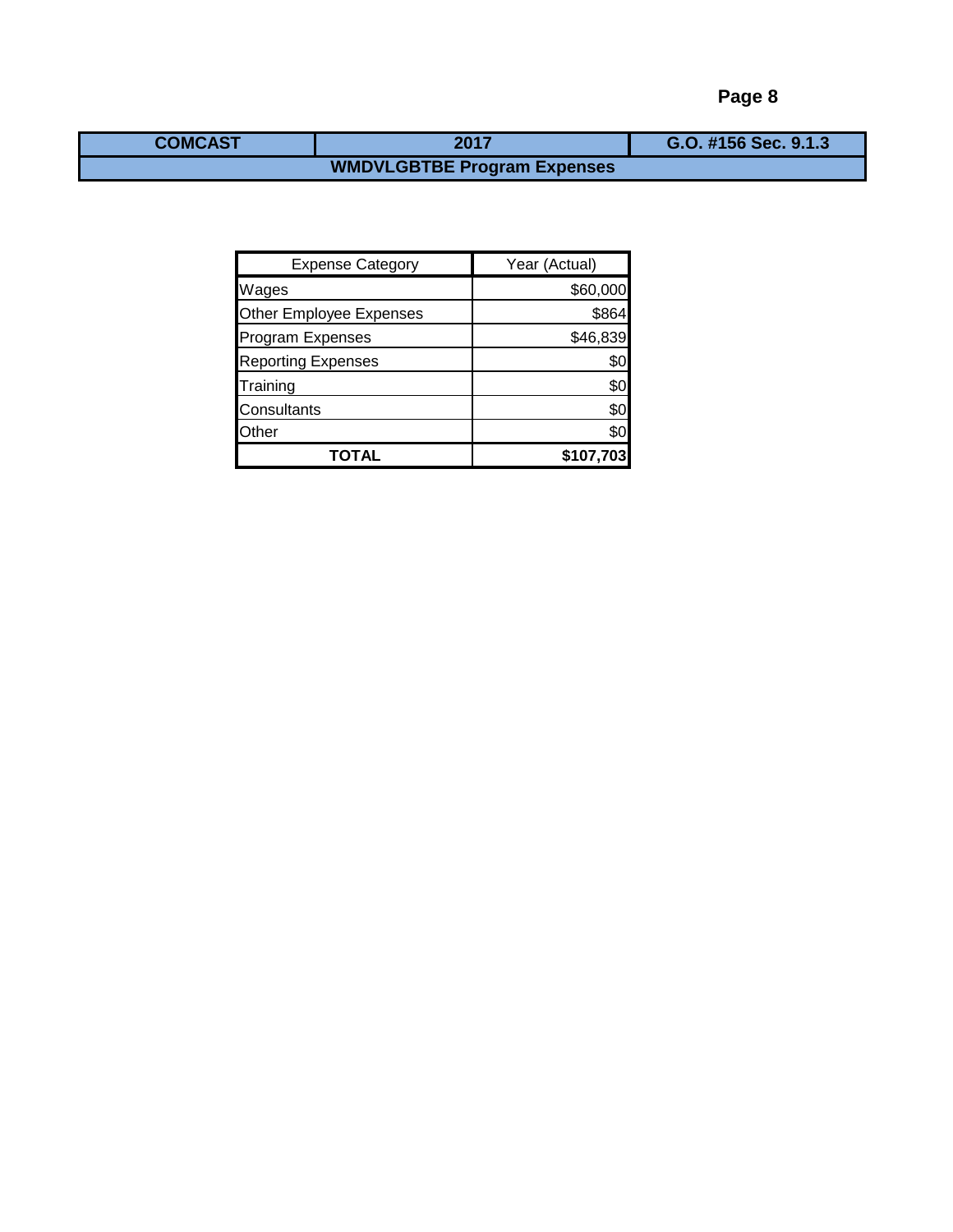| <b>COMCAST</b>                                            | 2017 | G.O. #156 Sec. 9.1.4 |  |  |  |  |  |  |
|-----------------------------------------------------------|------|----------------------|--|--|--|--|--|--|
| Description of Progress in Meeting or Exceeding Set Goals |      |                      |  |  |  |  |  |  |

As a percent of total procurement, Comcast California's 2017 spending with CPUC-certified businesses decreased, from 11.38% to 9.70%, due to an increase in total net procurement by the Region, as well as other factors described below.

Over 50% of Comcast spending activity in California is related to network construction. Comcast California is still rebounding from the loss of three Prime diverse suppliers. Comcast California experienced a major loss when one of the CPUC Prime suppliers no longer partnered with Comcast, as they were acquired by one of our other non-diverse Prime suppliers, resulting in an annual reduction of \$16 million as reported in 2016. In addition, a nationally certified diverse Prime supplier that provides key construction services no longer qualifies for certification. The Hispanic American-owned company chose to grow its business and obtain venture capital to become more competitive. In doing so, they became ineligible and unable to maintain their certification through the CPUC Supplier Clearinghouse and the G.O. 156 Program, as required by California statute.

In 2017 one of our Prime suppliers that yields approximately \$60 million in spend made efforts to convert their operation to a WBE, however the efforts were not successful. The Prime was not able to qualify, as the company took a different direction in ownership. With these unfortunate circumstances that continue to impact our Program, Comcast California continues to pursue Prime diverse suppliers by hosting industryspecific events and attending matchmaking opportunities to recruit companies.

Comcast California partners with several large Prime suppliers that provide industry-specific services for the design and construction of our network. With the loss of the contractors, approximately \$76 million was spent with non-CPUC certified suppliers that otherwise would have been spent with these diverse suppliers.

The nature of our construction impacts our diversity spend by limiting the number of construction companies approved to work within our plant. To ensure quality control, Comcast purchases all materials that our construction companies use for expansions and upgrades. This requires our Prime construction companies to set up shipping and receiving of Comcast materials and exposes them to consistent audits throughout the year. To ensure a uniform customer experience across the Region and to maintain quality for our customers, the number of qualifying construction Primes is limited. Moreover, adding a construction company to handle an assigned territory requires tremendous amount of investment by the construction company.

Comcast procures construction, computer hardware, staffing and materials through CPUC-certified companies for use throughout the national footprint. While Comcast California spent a total of \$48 million with CPUCcertified suppliers in 2017, nationally, over \$1.7 billion was spent with CPUC certified suppliers beyond California. One such instance is our procurement of computer hardware, which is procured through a CPUC certified supplier. Our West Division spends approximately \$6 million with this WMBE certified company.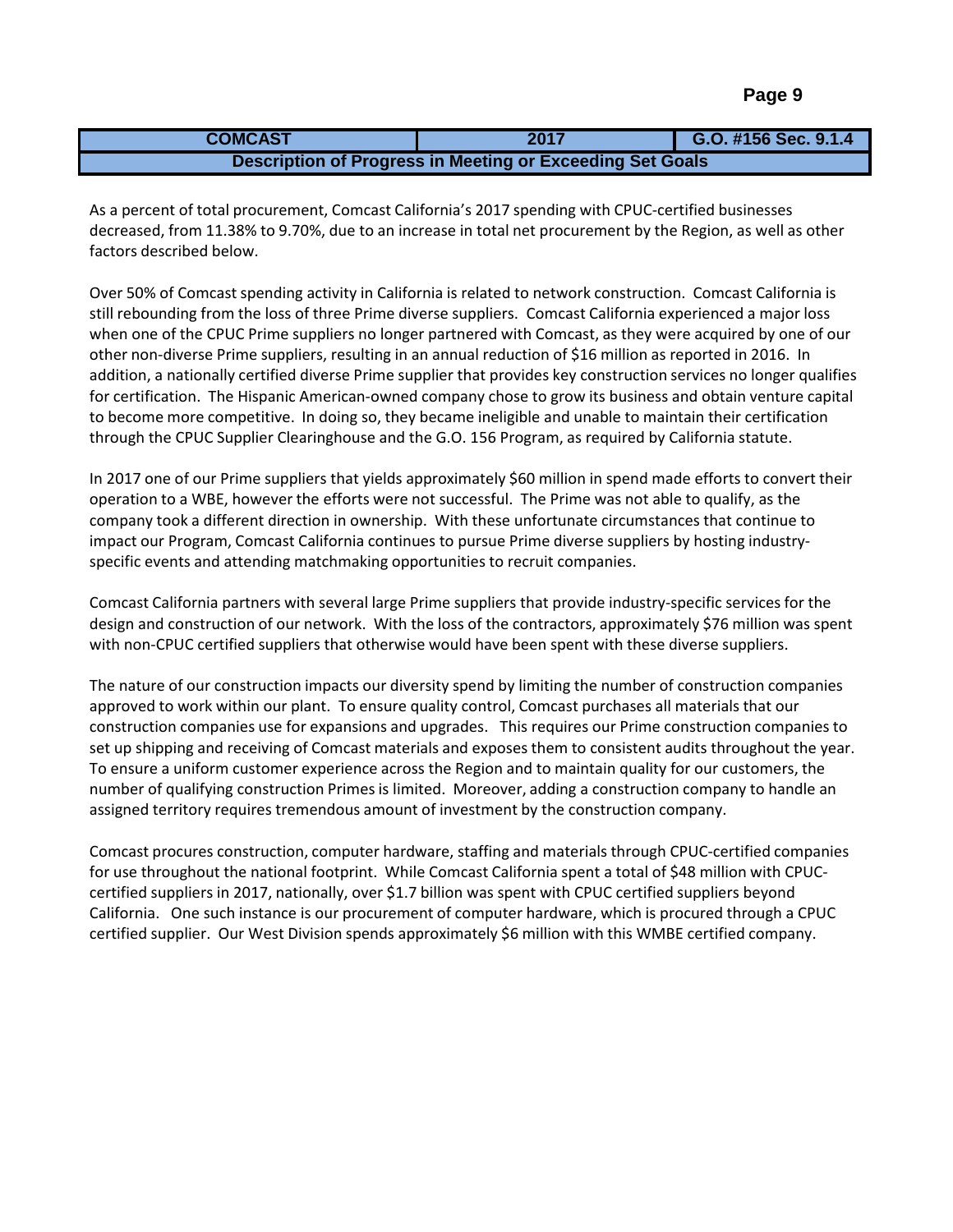| <b>COMCAST</b> | 2017 | G.O. #156 Sec. 9.1.4 |
|----------------|------|----------------------|
|                |      |                      |

# **WMDVLGBTBE Results and Goals**

| Category                                                                      | 2017 Results | 2018 Goals |
|-------------------------------------------------------------------------------|--------------|------------|
| <b>Minority Men</b>                                                           | 4.99%        | 6.17%      |
| <b>Minority Women</b>                                                         | 0.82%        | 1.01%      |
| <b>Minority Business Enterprise</b><br>(MBE)                                  | 5.81%        | 7.19%      |
| <b>Women Business Enterprise</b><br>(WBE)                                     | 3.86%        | 4.78%      |
| Lesbian, Gay, Bisexual,<br><b>Transgender Business Enterprise</b><br>(LGBTBE) | $0.00\%$     | 0.00%      |
| <b>Disabled Veteran Business</b><br>(DVBE)                                    | 0.03%        | 0.04%      |
| <b>TOTAL WMDVLGBTBE</b>                                                       | 9.70%        | 12.00%     |

**% - PERCENTAGE OF NET PROCUREMENT**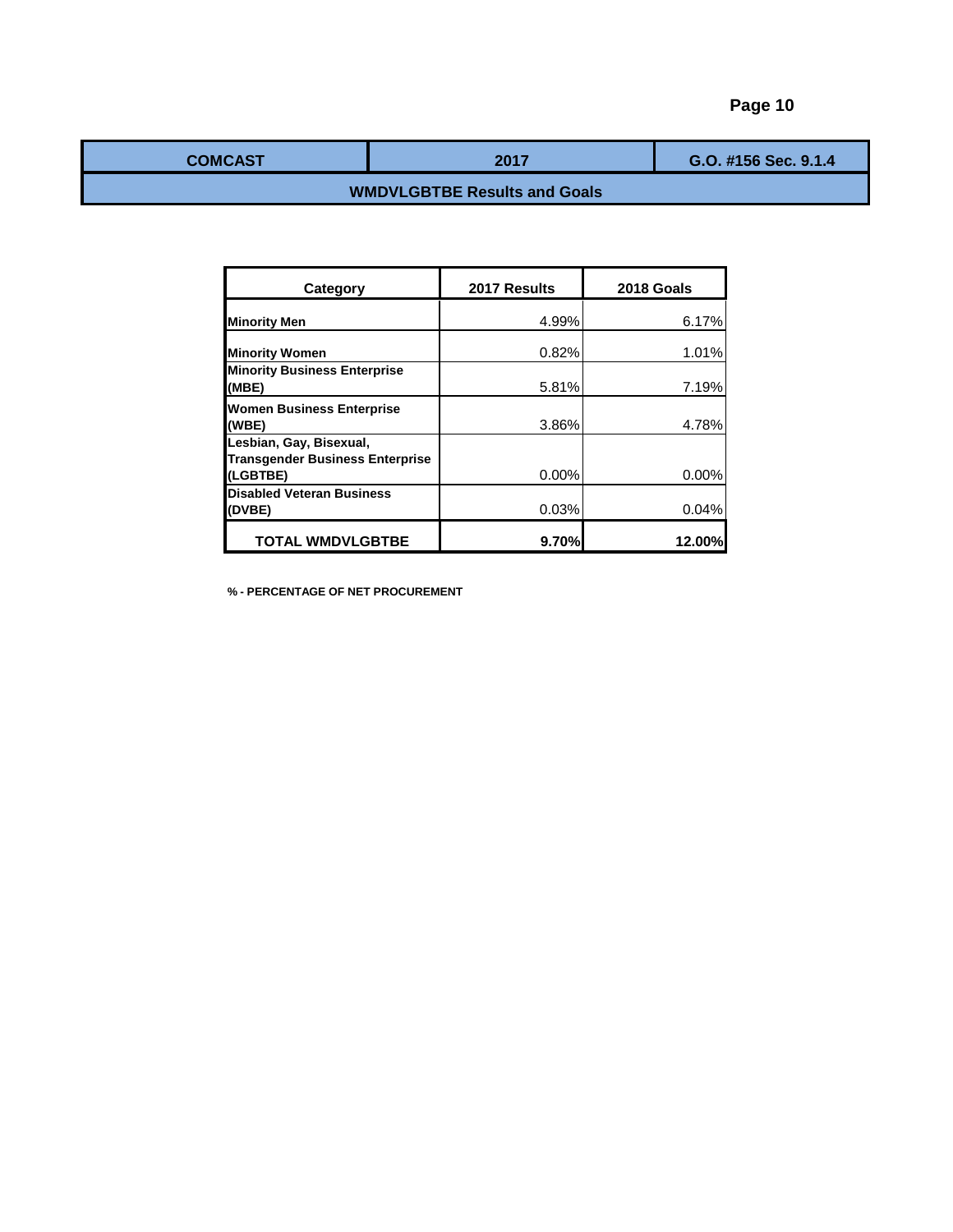| <b>COMCAST</b>                                                           | 2017 | G.O. #156 Sec. 9.1.5 |
|--------------------------------------------------------------------------|------|----------------------|
| Description of Prime Contractor Utilization of WMDVLGBTBE Subcontractors |      |                      |

Comcast California has many integral Prime suppliers who serve as vital business partners. All of our suppliers have a vital role in the success of our operations; however, the Prime suppliers have leading roles completing our initiatives and goals. We support their partnerships with their subcontractors and foster the relationships to help the subcontractors thrive. With the emphasis on partnerships, we have set the tone in which their relationships with the subcontractors are consistent with our advocacy of our Supplier Diversity Program goals. We expect our Primes to support our goal of 21.5% spend with diverse suppliers. Our goal is to provide resources and opportunities to share the information pertaining to CPUC certified suppliers as well as create opportunities to further develop the diverse supplier subcontractor relationships.

In 2017, Comcast California experienced a decline in Tier II, especially in diverse construction suppliers, our highest procurement spend category. An audit of certification status of Tier II suppliers was completed. Our Supplier Diversity Manager is assisting the Prime suppliers in identifying and hiring diverse sub-contractors throughout our footprint as well as assisting with certifications/re-certifications. In an effort to proactively partner with our Primes, a brief analysis was conducted to identify diverse Tier II suppliers whom may be candidates for becoming Prime construction contractors and further actions are highlighted in the 2018 Annual Plan.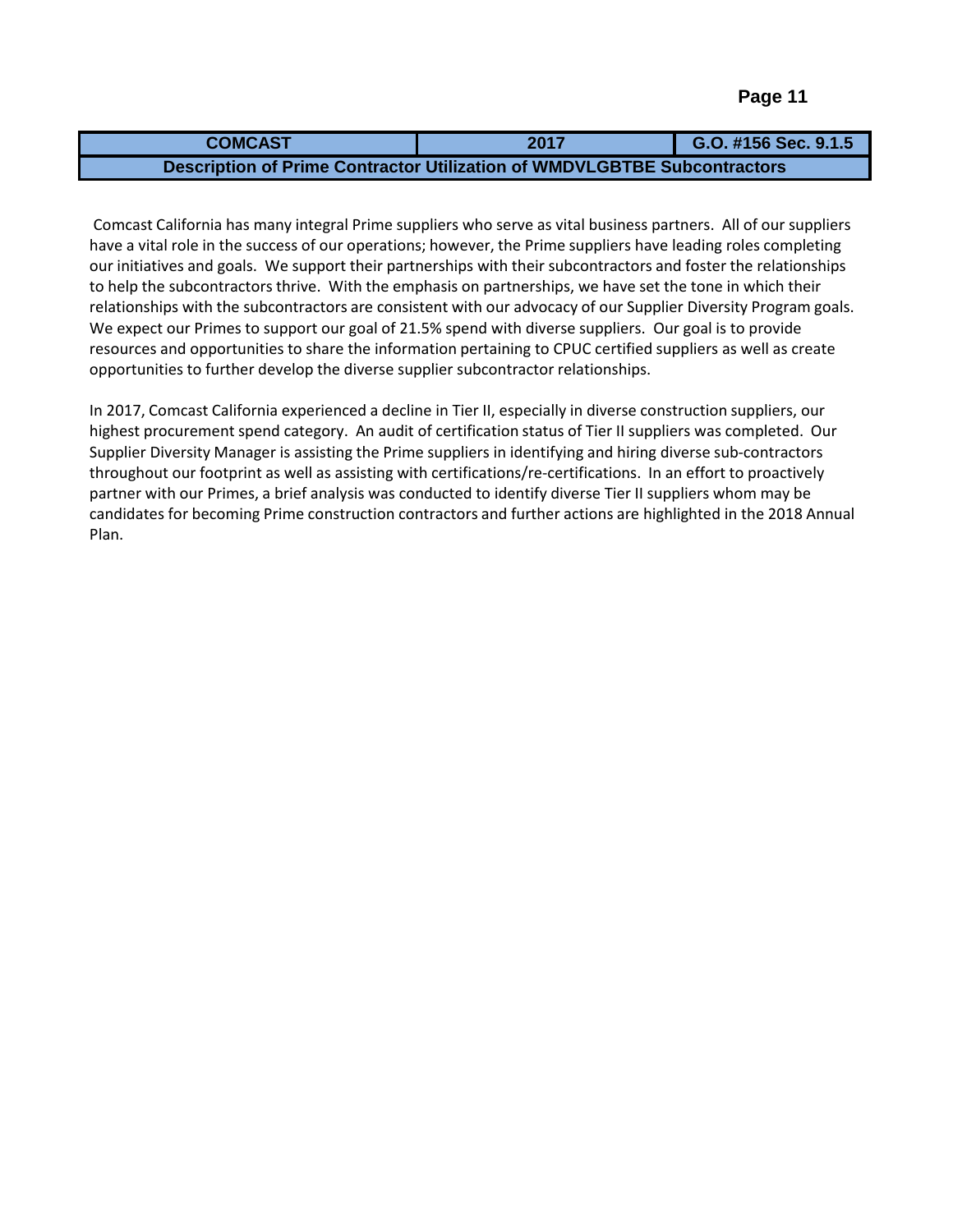| <b>COMCAST</b>                                                              | <b>2017 Annual Report</b> | G.O. #156 Sec. 9.1.5 |  |  |  |  |  |  |
|-----------------------------------------------------------------------------|---------------------------|----------------------|--|--|--|--|--|--|
| <b>Summary of Prime Contractor Utilization of WMDVLGBTBE Subcontractors</b> |                           |                      |  |  |  |  |  |  |

|                          | <b>Minority</b><br>Male | <b>Minority</b><br>Female | <b>Minority</b><br><b>Business</b><br><b>Enterprise</b><br>(MBE) | Women<br><b>Business</b><br><b>Enterprise</b><br>(WBE) | Lesbian, Gay,<br>Bisexual,<br><b>Transgender</b><br><b>Business</b><br><b>Enterprise</b><br>(LGBTBE) | <b>Disabled</b><br>Veterans<br><b>Business</b><br><b>Enterprise</b><br>(DVBE) | Other $8(a)^*$ | <b>TOTAL</b><br><b>WMDVLGBTBE</b><br>*** |
|--------------------------|-------------------------|---------------------------|------------------------------------------------------------------|--------------------------------------------------------|------------------------------------------------------------------------------------------------------|-------------------------------------------------------------------------------|----------------|------------------------------------------|
| Direct \$                | \$20,054,268            | \$2,137,684               | \$22,191,952                                                     | \$18,937,523                                           | \$0                                                                                                  | \$109,219                                                                     | \$0            | \$41,238,694                             |
| <b>Subcontracting \$</b> | \$5,375,809             | \$2,062,311               | \$7,438,120                                                      | \$751,646                                              | \$0                                                                                                  | \$0                                                                           | \$0            | \$8,189,766                              |
| Total \$                 | \$25,430,077            | \$4,199,995               | \$29,630,072                                                     | \$19,689,169                                           | \$0                                                                                                  | \$109,219                                                                     | \$0            | \$49,428,460                             |

| Direct %                | 3.94% | 0.42% | 4.36% | 3.72% | 0.00%    | 0.02%    | 0.00%    | 8.09% |
|-------------------------|-------|-------|-------|-------|----------|----------|----------|-------|
| <b>Subcontracting %</b> | .06%  | 0.40% | .46%  | 0.15% | 0.00%    | $0.00\%$ | 0.00%    | .61%  |
| Total %                 | 4.99% | 0.82% | 5.82% | 3.86% | $0.00\%$ | 0.02%    | $0.00\%$ | 9.70% |

| <b>Net Procurement**</b> | \$509,498,237 |
|--------------------------|---------------|
|--------------------------|---------------|

**NOTE: \*FIRMS CLASSIFIED AS 8(a) OF SMALL BUSINESS ADMINISTRATION INCLUDES NON-WMDVLGBTBE**

**\*\*NET PROCUREMENT INCLUDES PURCHASE ORDER, NON-PURCHASE ORDER, AND CREDIT CARD DOLLARS**

**% - PERCENTAGE OF NET PROCUREMENT**

**Direct - DIRECT PROCUREMENT**

**Sub - SUBCONTRACTOR PROCUREMENT**

**\*\*\*SLIGHT DIFFERENCE IN TOTAL OVERALL SPEND DUE TO ROUNDING. <= \$1**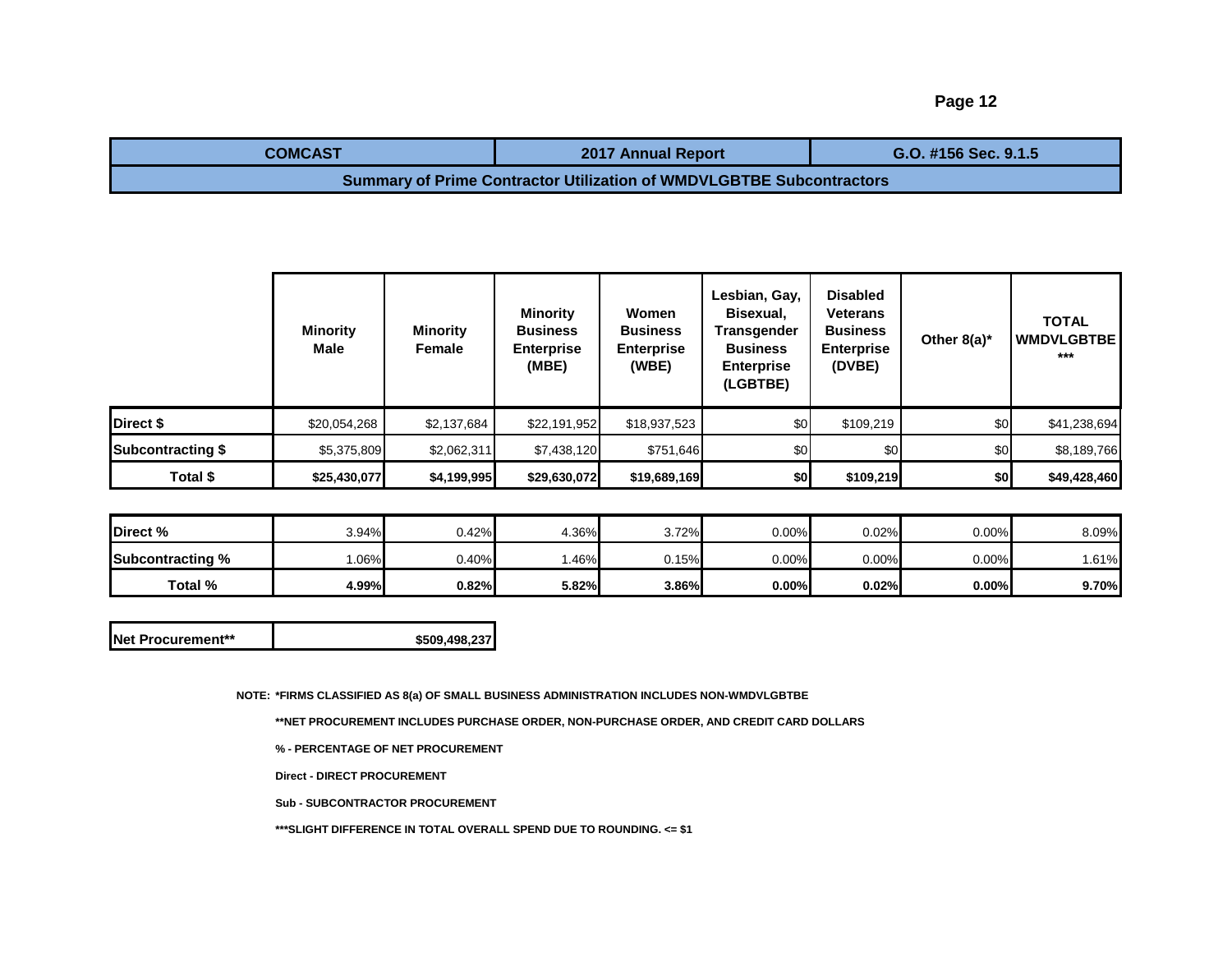| <b>COMCAST</b> | 2017                                                        | G.O. #156 Sec. 9.1.6 |
|----------------|-------------------------------------------------------------|----------------------|
|                | A List of WMDVLGBTBE Complaints Received and Current Status |                      |

**No complaints received in 2017.**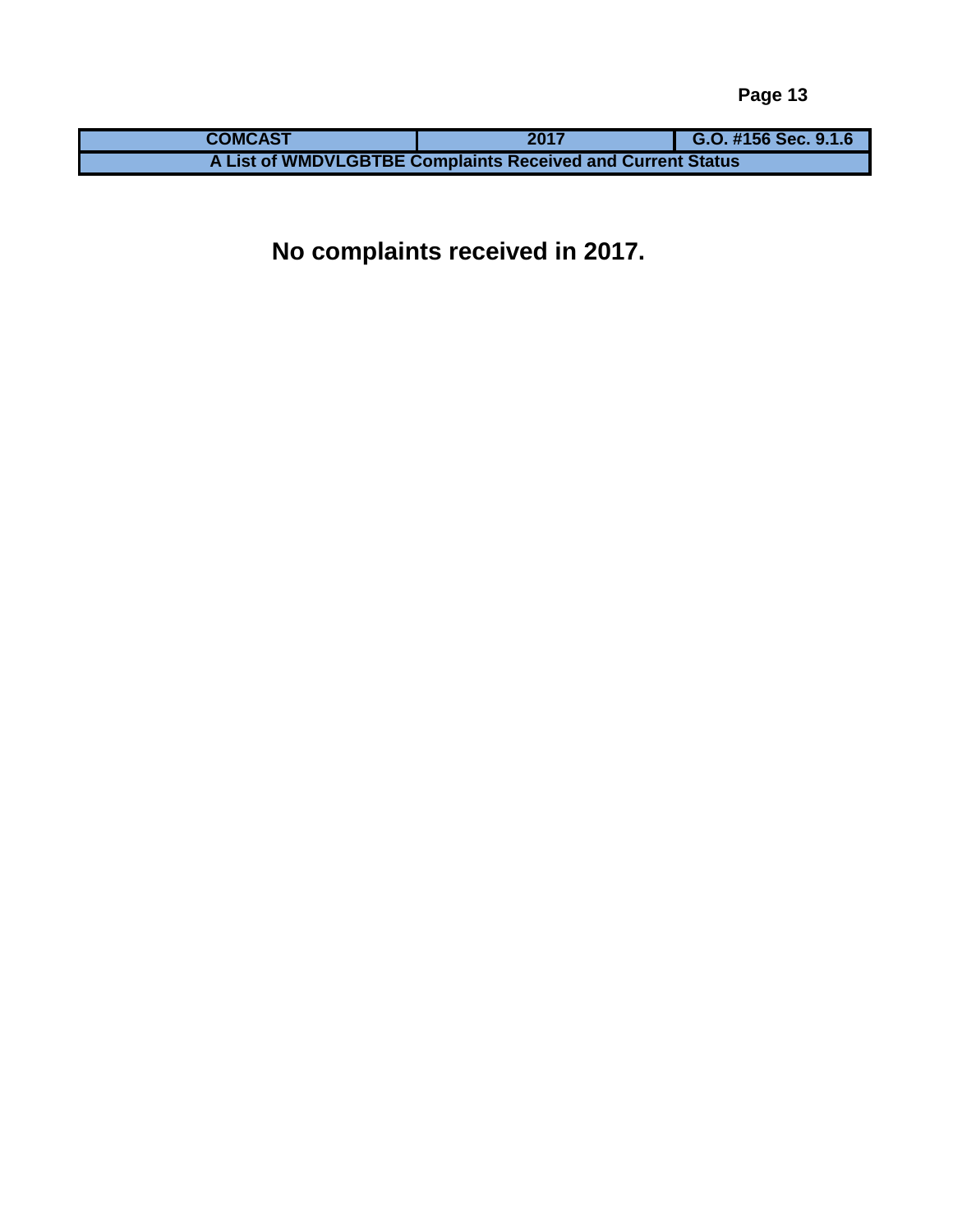|                                                                                      |      | Page 14              |
|--------------------------------------------------------------------------------------|------|----------------------|
| <b>COMCAST</b>                                                                       | 2017 | G.O. #156 Sec. 9.1.7 |
| Description of Efforts to Recruit WMDVLGBTBE Suppliers in Low Utilization Categories |      |                      |

Comcast Corporation pursues its diversity objectives in the purchase of professional services, including banking and legal services.

#### **Legal Services**

Comcast remains committed to working with diverse lawyers and law firms. On October 4, 2017, David L. Cohen, Senior Executive Vice President and Chief Diversity Officer, received the Minority Corporate Counsel Association's Lifetime Achievement Award. This prestigious award exemplifies Comcast's commitment and support of diverse law firms. Comcast was a founding member of the Inclusion Initiative, a collaborative effort of forward-looking companies committed to a measurable increase in the retention of minority- and women-owned law firms by Corporate America. To that end, Comcast spent over \$2 million with diverse law firms in 2017, and also remains committed to working with diverse lawyers at majority owned law firms. Comcast continues to support the National Association of Minority & Women Owned Law Firms' ("NAMWOLF"), a non-profit trade association comprised of minority- and women-owned law firms, as well as diverse bar associations and professional organizations. In 2017, Comcast hosted the *Diversity in the Legal Profession: A Moral Imperative and Professional Obligation*, Continuing Legal Education (CLE) event. Throughout the year, legal professionals from across the company also participated in outreach activities with NAMWOLF and other organizations focused on improving diversity in the legal profession. Comcast also remains committed to working with diverse lawyers at majority owned law firms that do not qualify for MBE status.

#### **Financial Services**

Comcast has a longstanding relationship with the diverse banking community and pursues its diversity objectives in the purchase of professional services, including financial services.

For over 20 years, Comcast has demonstrated a strong commitment to hire diverse talent for many of the services we require. Over this time, Comcast either raised capital or used the services of minority-owned, women-owned and service-disabled veteran-owned institutions for bond underwriting, stock repurchases, commercial paper placement, syndication of our minority-owned credit facility and management of some of our assets as described above. Comcast's commitment to this program remains an important aspect of our overall diversification policy.

364-Day Credit Facility: For the 14th consecutive year in 2017, Comcast entered into a 364-day syndicated revolving credit facility with a group of diverse banks led by African American-owned and controlled United Bank of Philadelphia (as administrative agent).

Bond Underwriting: Diverse banks have participated in the underwriting of numerous Comcast bond offerings, adding value to the process and earning significant income along the way. In the corporate bond market, Comcast used eight diverse firms to underwrite approximately \$246 million of financing in 2016 and ten diverse firms to underwrite approximately \$175 million of financing in 2017.

Commercial Paper: Comcast continues to work with The Williams Capital Group, L.P., an African American-owned firm, as one of its placement agencies in the company's commercial paper program. This is an ongoing effort whereby Comcast routinely sells short-term promissory notes to investors for working capital financing.

Diverse Money Managers: Comcast utilizes diverse firms as money managers. In 2016, Comcast used an African American-owned firm to manage a portion of the company's short-term fixed income assets.

Investment Portal**:** In 2017, Comcast started using an investment portal provided by an African American-owned investment bank to invest more than \$400 million in money market funds domestically and plans to expand on these investments, through this portal, by investing internationally.

Comcast continues to look for opportunities to utilize diverse investment firms and banks that have added value and have demonstrated tangible benefits through the delivery of their services to act as brokers in equity transactions.

### **Diverse Media and Advertising Outlets**

Our consistent support of diversity within financial and legal services continued with Comcast California's diversity spend, approximately \$9 million with diverse advertising outlets. Burrell Communications continues to serve as Comcast Corporation's agency of record for African-American creative advertising, and Grupo Gallegos provides support for Comcast Corporation's Hispanic creative advertising and the international segment Agency of Record.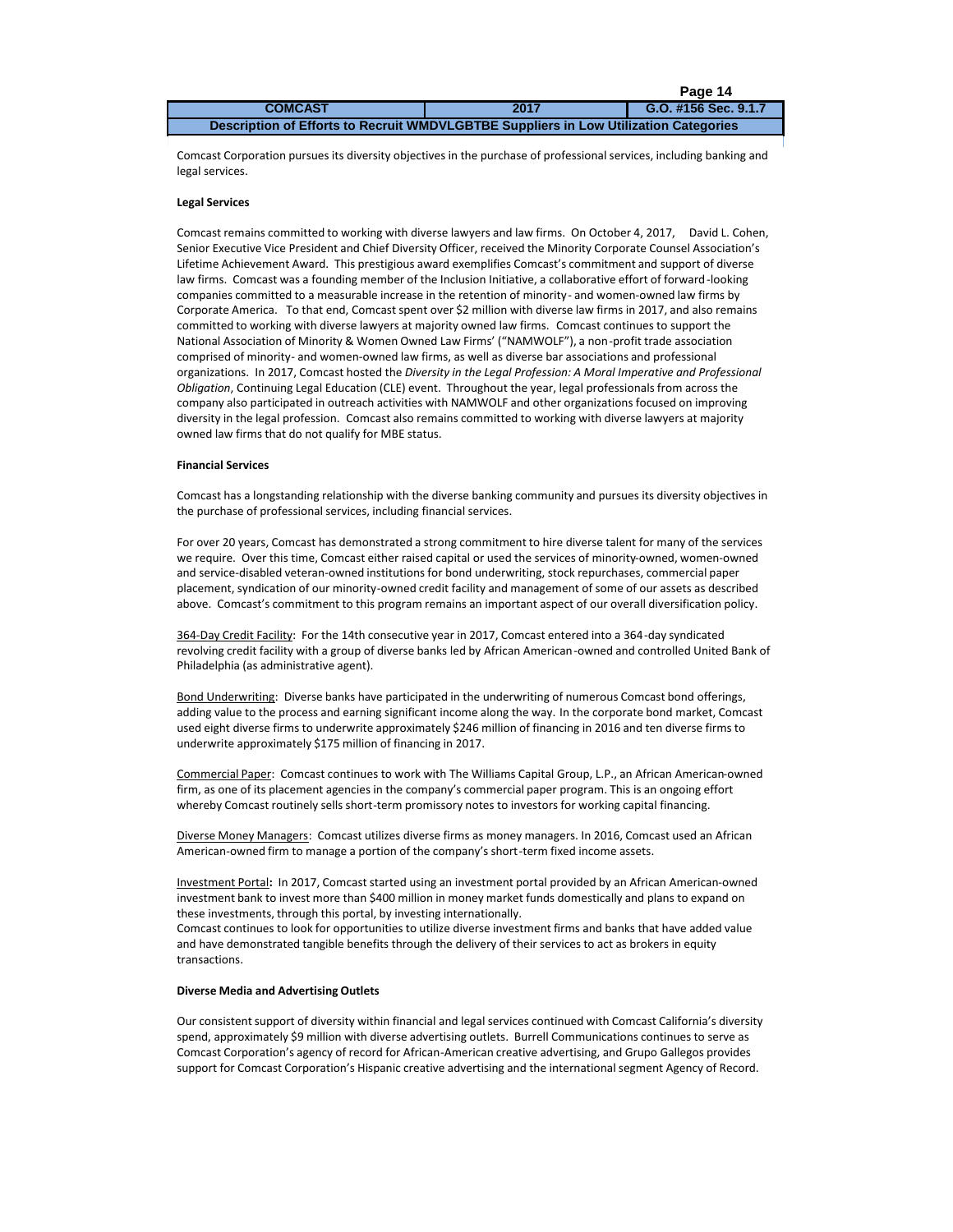| <b>COMCAST</b>                     | 2017 | G.O. #156 Sec. 9.1.11 |  |  |  |  |  |  |  |  |
|------------------------------------|------|-----------------------|--|--|--|--|--|--|--|--|
| <b>WMDVLGBTBE Fuel Procurement</b> |      |                       |  |  |  |  |  |  |  |  |

**Comcast is not engaged in fuel procurement for energy production.**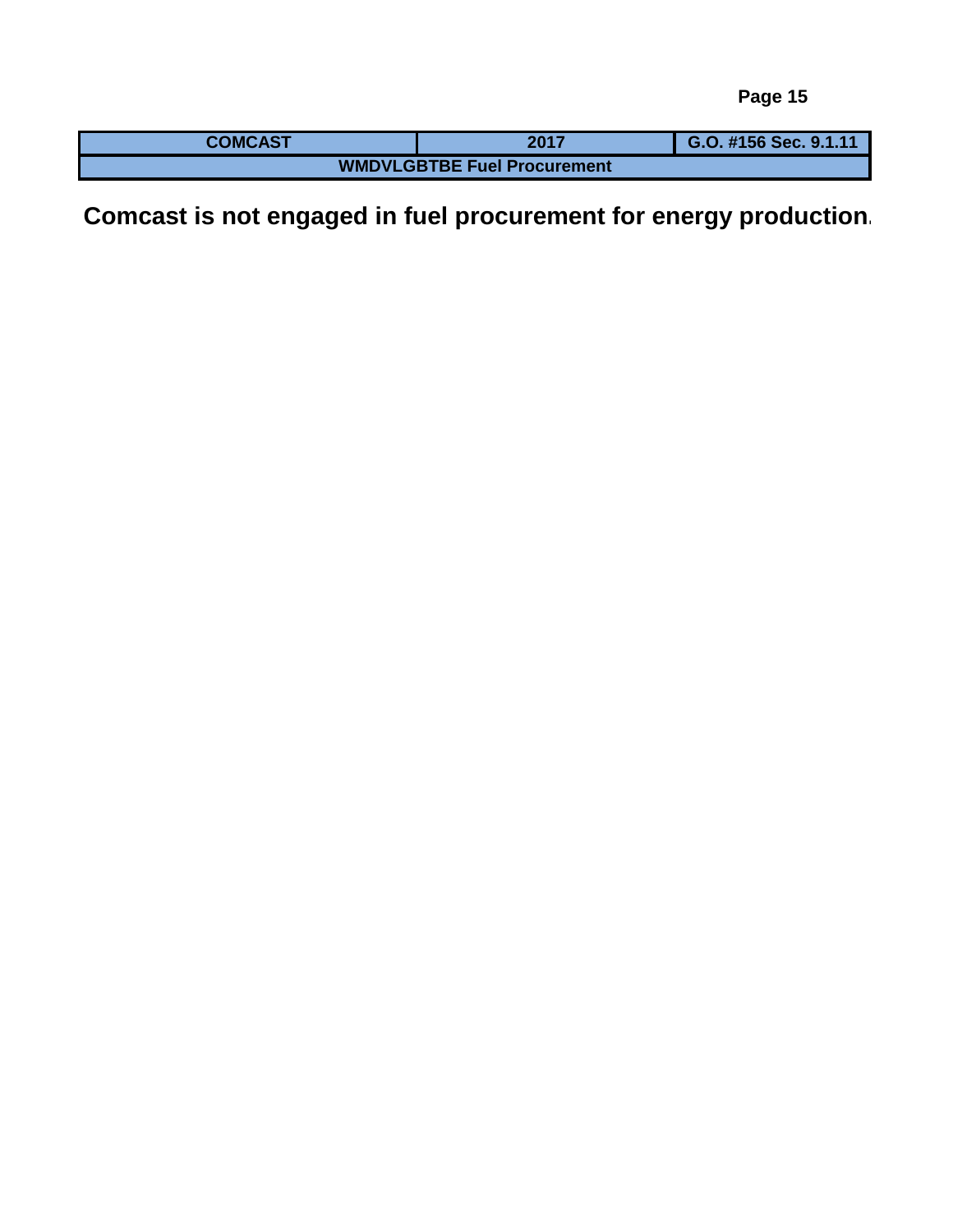## **Note: Comcast doesn't set goals based on Product and Service Spend**

**by Category. Comcast's goals based on projected Diverse Spend by Year**

**COMCAST COMCAST COMCAST COMCAST COMCAST COMCAST COMCAST COMCAST COMCAST COMCAST COMCAST COMPANY** 

# **WMDVLGBTBE Annual SHORT, MID, AND LONG-TERM Goals by Product and Service Category**

|                 |                                                           |                                                 | Short-Term 2018                                                                               |                                                                     |                                  | Mid-Term 2020                        |                            |                                                                                        |                                                                        | Long-Term 2022    |                                      |                                                                   |                                                                                                               |                                |                                |
|-----------------|-----------------------------------------------------------|-------------------------------------------------|-----------------------------------------------------------------------------------------------|---------------------------------------------------------------------|----------------------------------|--------------------------------------|----------------------------|----------------------------------------------------------------------------------------|------------------------------------------------------------------------|-------------------|--------------------------------------|-------------------------------------------------------------------|---------------------------------------------------------------------------------------------------------------|--------------------------------|--------------------------------|
|                 | Minority<br><b>Business</b><br><b>Enterprise</b><br>(MBE) | Women<br><b>Business</b><br>Enterprise<br>(WBE) | Lesbian, Gay,<br>Bisexual,<br>Transgender<br><b>Business</b><br><b>Enterprise</b><br>(LGBTBE) | Disabled<br><b>Veterans</b><br>Business<br>  Enterprise  <br>(DVBE) | WMDVLGBTBE Enterprise Enterprise | Minority<br><b>Business</b><br>(MBE) | Women<br>Business<br>(WBE) | Lesbian, Gay,<br>Bisexual,<br>Transgender<br><b>Business</b><br>Enterprise<br>(LGBTBE) | Disabled<br><b>Veterans</b><br>Business<br><b>Enterprise</b><br>(DVBE) | <b>WMDVLGBTBE</b> | Minority<br><b>Business</b><br>(MBE) | Women<br><b>Business</b><br><b>Enterprise Enterprise</b><br>(WBE) | Lesbian, Gay, Disabled<br>Bisexual,<br><b>Transgender</b><br><b>Business</b><br><b>Enterprise</b><br>(LGBTBE) | Veterans<br>Business<br>(DVBE) | <b>Enterprise   WMDVLGBTBE</b> |
| <b>Products</b> | 1.13%                                                     | 3.92%                                           | 0.00%                                                                                         | 0.02%                                                               | 5.07%                            | 1.59%                                | 5.56%                      | 0.00%                                                                                  | 0.04%                                                                  | 7.19%             | 2.06%                                | 7.19%                                                             | 0.00%                                                                                                         | 0.05%                          | 9.30%                          |
| Subtotal        | 1.13%                                                     | 3.92%                                           | 0.00%                                                                                         | 0.02%                                                               | 5.07%                            | 1.59%                                | 5.56%                      | $0.00\%$                                                                               | 0.04%                                                                  | 7.19%             | 2.06%                                | 7.19%                                                             | 0.00%                                                                                                         | 0.05%                          | 9.30%                          |

|                 | Minority<br><b>Business</b><br><b>Enterprise</b><br>(MBE) | Women<br><b>Business</b><br><b>Enterprise</b><br>(WBE) | Lesbian, Gay,<br>Bisexual,<br>Transgender  <br><b>Business</b><br><b>Enterprise</b><br>(LGBTBE) | Disabled<br>Veterans<br><b>Business</b><br>Enterprise<br>(DVBE) | WMDVLGBTBE Enterprise Enterprise | Minority<br>Business<br>(MBE) | Women<br><b>Business</b><br>(WBE) | Lesbian, Gay,<br>Bisexual,<br>Transgender<br><b>Business</b><br><b>Enterprise</b><br>(LGBTBE) | Disabled<br>Veterans<br><b>Business</b><br><b>Enterprise</b><br>(DVBE) | <b>WMDVLGBTBE</b> | Minority<br><b>Business</b><br><b>Enterprise   Enterprise</b><br>(MBE) | Women<br>Business<br>(WBE) | Lesbian, Gay,<br>Bisexual,<br>Transgender<br><b>Business</b><br><b>Enterprise</b><br>(LGBTBE) | Disabled<br>Veterans<br><b>Business</b><br>(DVBE) | Enterprise   WMDVLGBTBE |
|-----------------|-----------------------------------------------------------|--------------------------------------------------------|-------------------------------------------------------------------------------------------------|-----------------------------------------------------------------|----------------------------------|-------------------------------|-----------------------------------|-----------------------------------------------------------------------------------------------|------------------------------------------------------------------------|-------------------|------------------------------------------------------------------------|----------------------------|-----------------------------------------------------------------------------------------------|---------------------------------------------------|-------------------------|
| <b>Services</b> | 6.07%                                                     | 0.85%                                                  | 0.00%                                                                                           | 0.00%                                                           | 6.93%                            | 8.61%                         | 1.21%                             | 0.00%                                                                                         | 0.00%                                                                  | 9.81%             | 11.14%                                                                 | 1.56%                      | 0.00%                                                                                         | 0.00%                                             | 12.70%                  |
| Subtotal        | 6.07%                                                     | 0.85%                                                  | 0.00%                                                                                           | 0.00%                                                           | 6.93%                            | 8.61%                         | 1.21%                             | 0.00%                                                                                         | 0.00%                                                                  | 9.81%             | 11.14%                                                                 | 1.56%                      | 0.00%                                                                                         | 0.00%                                             | 12.70%                  |
|                 |                                                           |                                                        |                                                                                                 |                                                                 |                                  |                               |                                   |                                                                                               |                                                                        |                   |                                                                        |                            |                                                                                               |                                                   |                         |
| <b>TOTAL</b>    | 7.20%                                                     | 4.78%                                                  | 0.00%                                                                                           | 0.02%                                                           | 12.00%                           | 10.20%                        | 6.76%                             | 0.00%                                                                                         | 0.04%                                                                  | 17.00%            | 13.20%                                                                 | 8.75%                      | 0.00%                                                                                         | 0.05%                                             | 22.00%                  |

## **Page 16**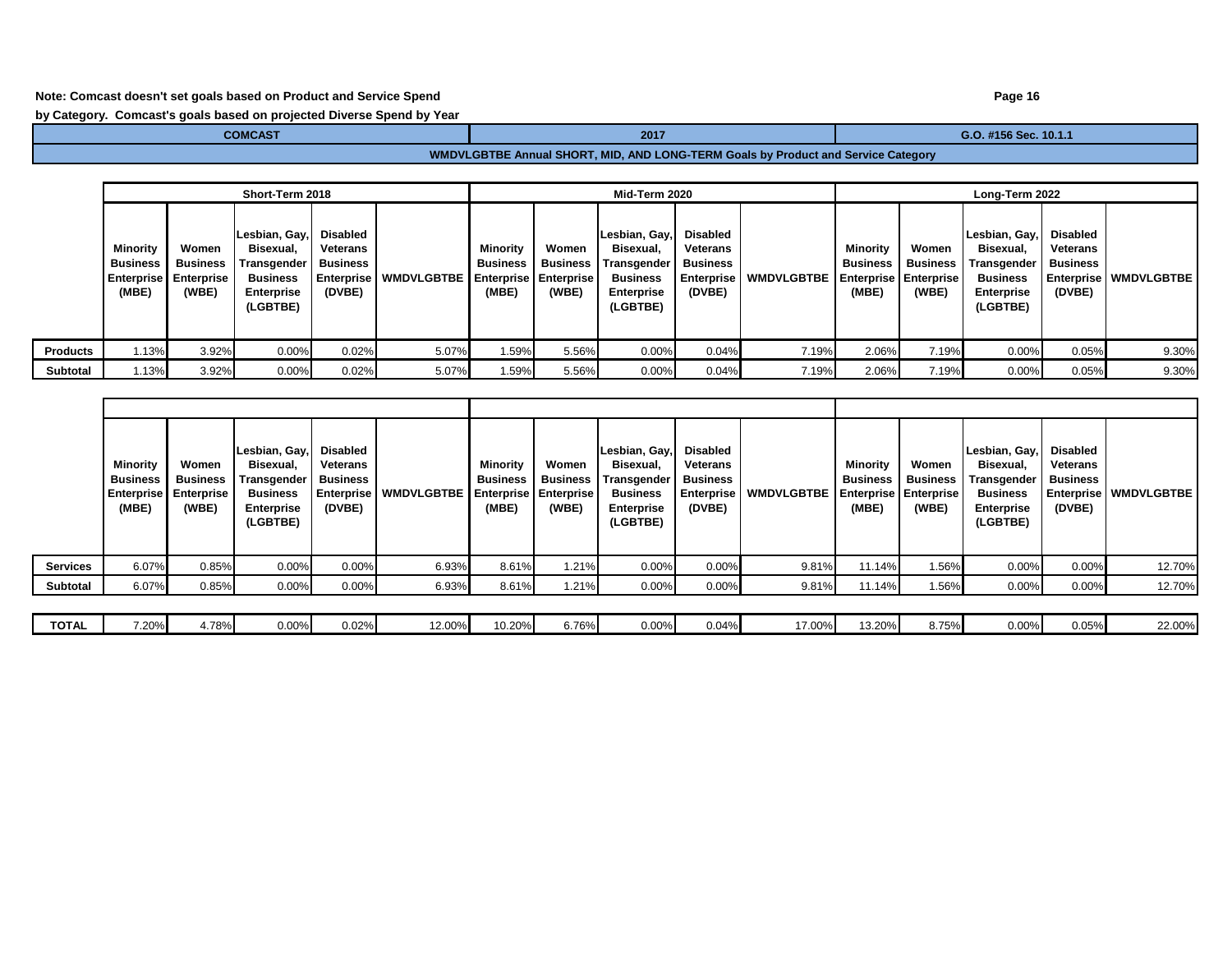```
Page 17
```
**2017 G.O. #156 Sec. 10.1.2 COMCAST Description of WMDVLGBTBE Planned Program Activities for the Next Calendar Year**

#### Narrative describing WMDVLGBTBE internal program activities planned for **ENHANCING THE PROGRAM IN 2018**  the next calendar year. **2018 Annual Plan (Section 10.1.2)**

#### **Internal**

Comcast California's implementation of a successful Supplier Diversity Program begins with renewed support from senior leadership. Our leadership team continues to commit to the program initiatives. Our approach to program collaboration includes support of our program through our Corporate office and our West Division team. We highlight diversity monthly reports and present them to the senior leadership team during quarterly meetings. These reports contain spending activity by department illustrating trends and opportunities for future, strategic diverse spend. Individual stakeholders are responsible for action plans for entering into new contracts with qualified diverse suppliers or resolving any potential issues or gaps. Teams have selected individuals to champion the program and maintain communication during procurement opportunities through discussions and strategies regarding RFPs.

With regard to outreach and technical assistance our leadership team provides resources and efforts to support the program goal attainment. Some of the internal initiatives include:

- Continued Comcast Cable/West Division/California Regional collaboration
- Support efforts to assist CA Region with resources needed to exceed goal
- Strategize and discuss implementation of supplier diversity plans with West Division
- Create opportunities to strategically plan projects based on the business unit needs
- Continued analysis of West Division and Region diverse spend and identification of opportunities

As we enter into 2018, with support from Corporate and West Division, we are continuing to conduct frequent analysis of our diverse spend, comparing to current allocation models. We have explored promising insights into our procurement process, and we are encouraged. For example, we have identified opportunities using a division-approach to increase spend diverse for smaller spend categories, e.g., office supplies as well as ensuring that our accounting identifies all spend that is, in fact, diverse.

#### **External**

The Comcast California team plans a proactive approach to soliciting targeted groups, LGBTQ, SDVBE and minority groups such as Native American and African American through consistent outreach.

#### **Outreach opportunities:**

- Meet the Buyer; quarterly opportunities to connect diverse suppliers with internal stakeholders
- Partnerships with organizations to increase awareness and process of doing business with Comcast.
- Scholarships for Technical Assistance
- Presentations and mentoring for small, developing companies
- Co-host CA Supplier Diversity Cable Fair with Charter and Cox and Meet the Buyer including Primes
- Participation on panel discussions for CPUC, GGBA, Elite and American Indian Chamber

#### **Tier II**

As stated, approximately half of California's spend is allocated to four suppliers that serve as our Prime suppliers within the construction space. The team will actively collaborate with our partners to maintain consistent communication about our Supplier Diversity Program. Some of the initiatives include:

- Support, encouragement and development of Prime's supplier diversity program
- Assist Prime suppliers in investing and committing to incorporate diverse suppliers
- Attend diverse supplier matchmaking/meet the buyer events
- Create partnerships to align and mutually support Supplier Diversity goals and objectives
- Encourage monthly calls/webinars to discuss opportunities, challenges and current spend status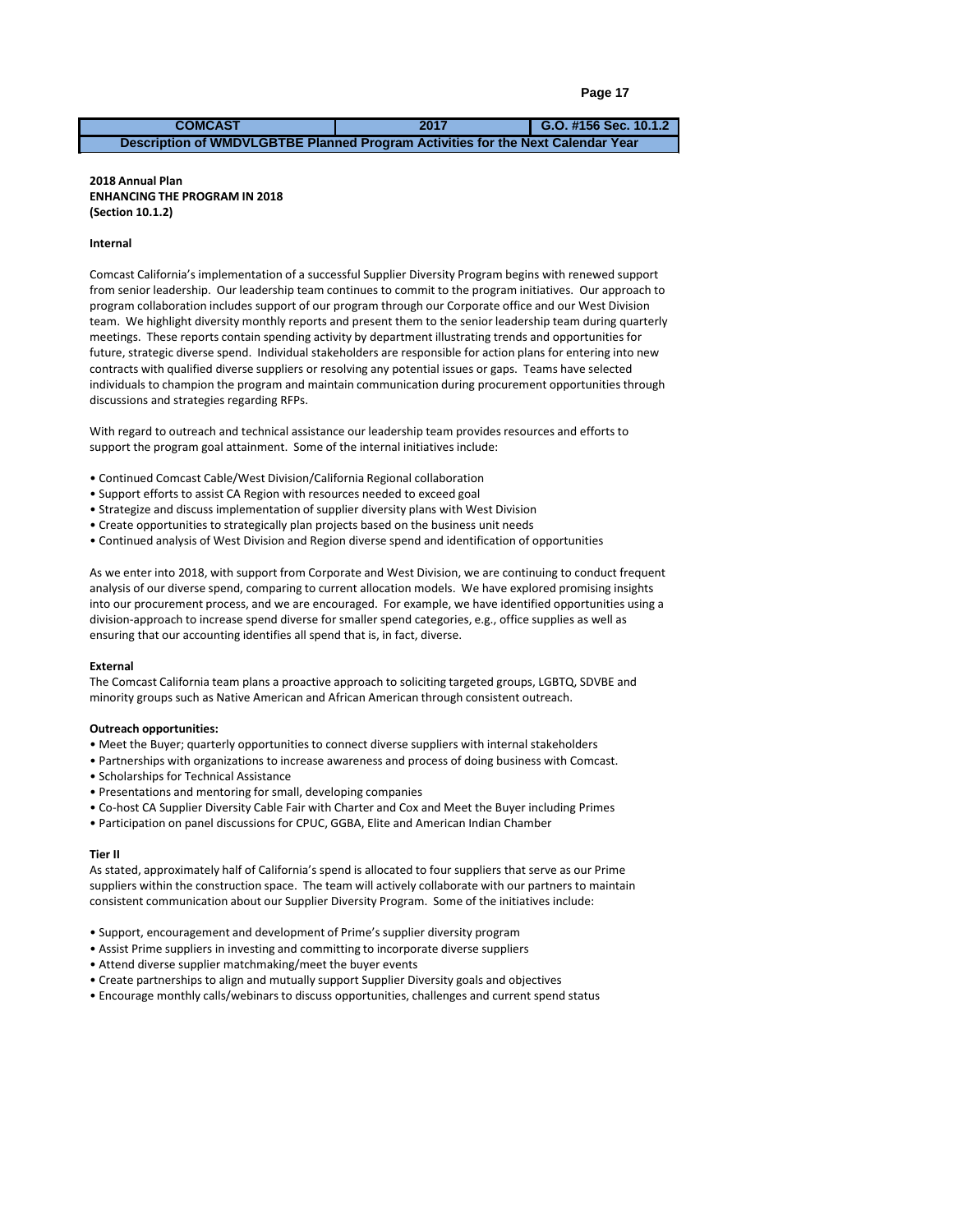| <b>COMCAST</b> | 2017                                                                      | G.O. #156 Sec. 10.1.3 |
|----------------|---------------------------------------------------------------------------|-----------------------|
|                | <b>Plans for Recruiting WMDVLGBTBE Suppliers in Low Utilization Areas</b> |                       |

Nationwide, comeast remains committed to the use of uncrise suppliers, which melddes increasing<br>partnerships with diverse organizations and Tier II subcontractors, encouraging Prime suppliers to work with partneremperman arrenes or gamilations and the modes christenes by encountging in misotappiners to moment<br>diverse vendors, and grow existing initiatives. See <u>http://corporate.comcast.com/our-values/diversity-</u> inclusion/supplier-diversity. Comcast California will participate in these company-wide initiatives. Nationwide, Comcast remains committed to the use of diverse suppliers, which includes increasing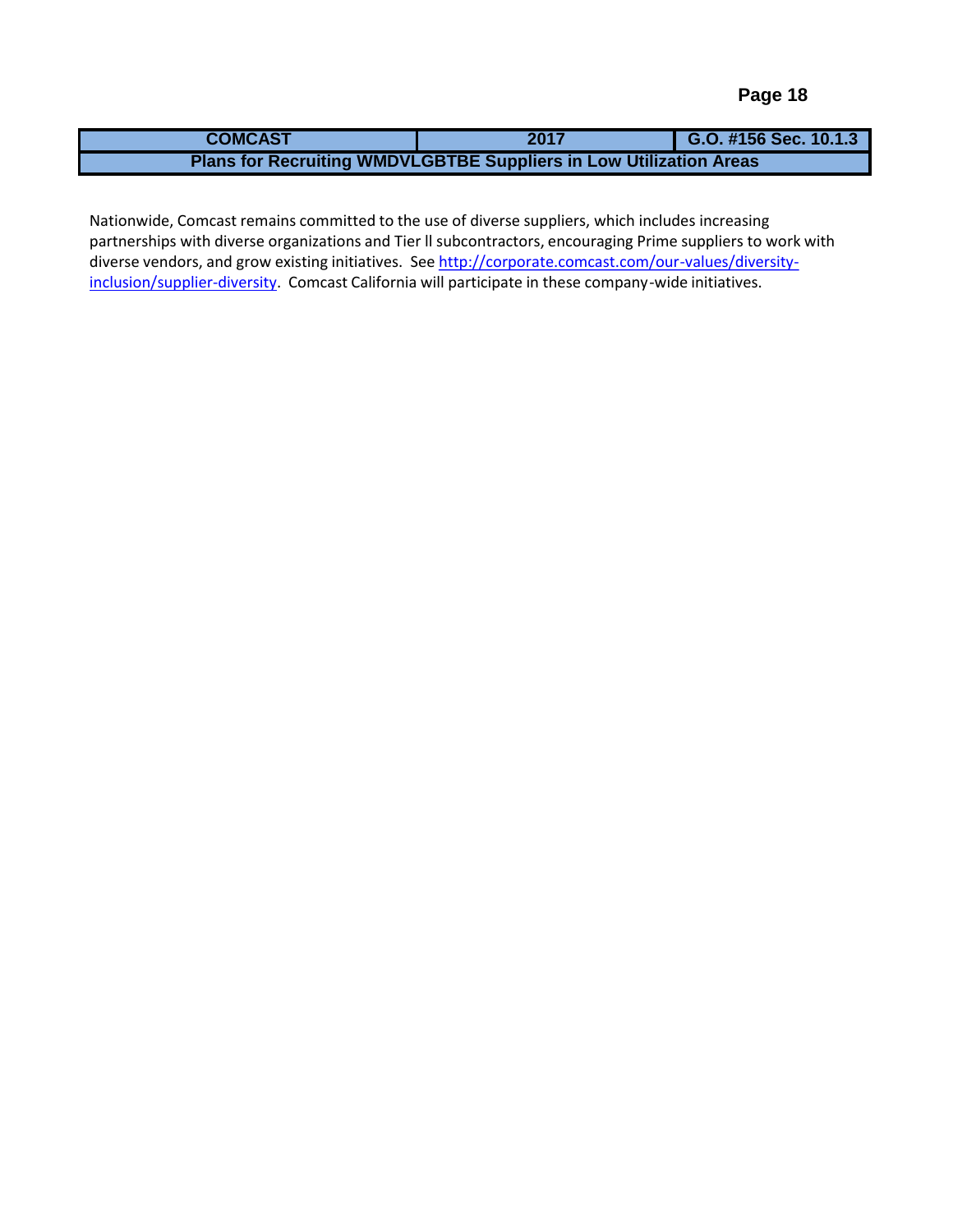| <b>COMCAST</b>                                                     | 2017 | G.O. #156 Sec. 10.1.4 |  |  |  |  |  |  |  |  |  |
|--------------------------------------------------------------------|------|-----------------------|--|--|--|--|--|--|--|--|--|
| <b>Plans for Recruiting WMDVLGBTBE Suppliers Where Unavailable</b> |      |                       |  |  |  |  |  |  |  |  |  |

Plans will be developed when or if new areas of technology or services materialize based on future Corporate  $\mathbf{c}$  which initializes. products and service initiatives.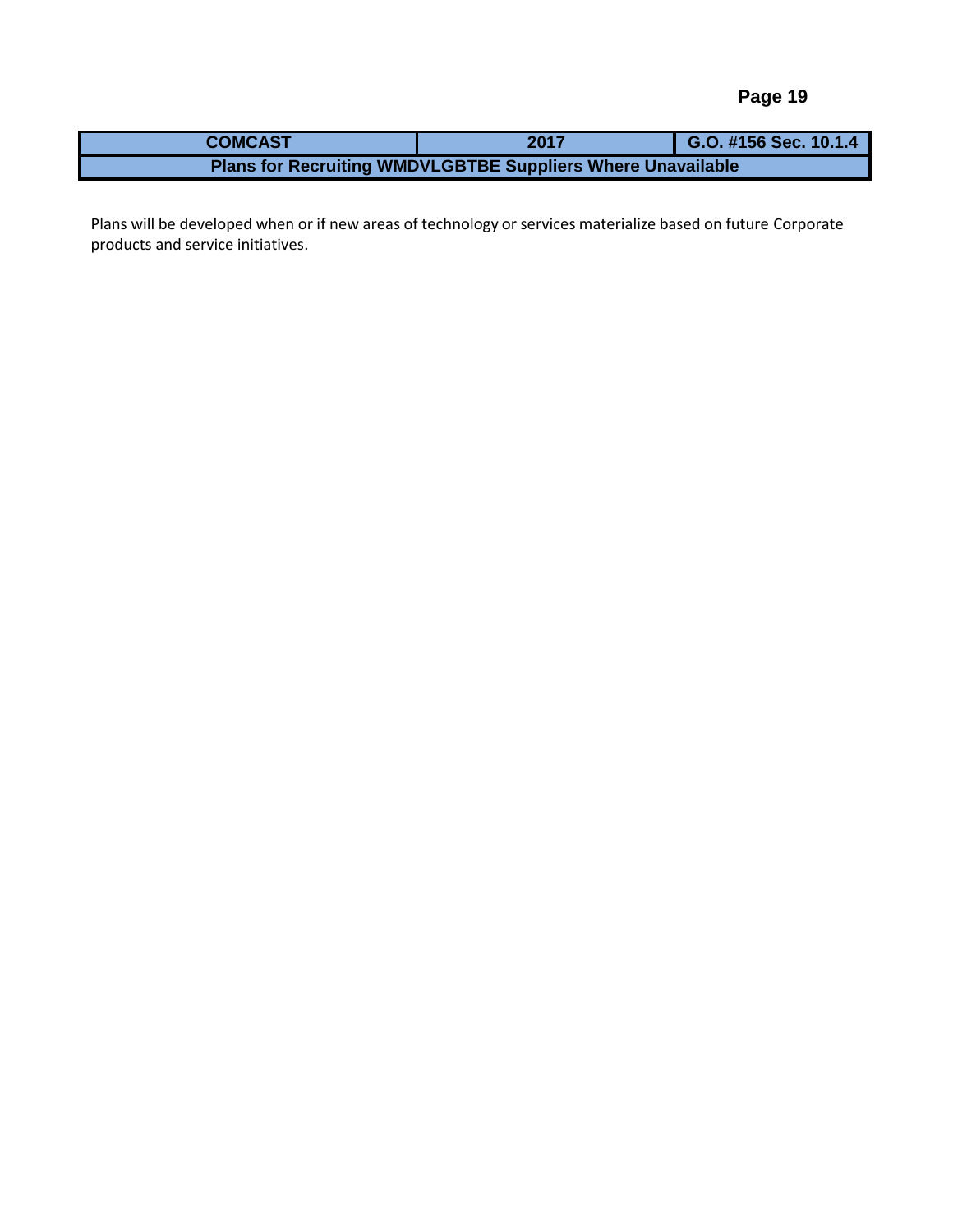| <b>COMCAST</b>                                                                     | 2017 | G.O. #156 Sec. 10.1.5 |  |  |  |  |
|------------------------------------------------------------------------------------|------|-----------------------|--|--|--|--|
| <b>Plans for Encouraging Prime Contractors to Subcontract WMDVLGBTBE Suppliers</b> |      |                       |  |  |  |  |

# **PLANS FOR ENCOURAGING BOTH PRIME CONTRACTORS AND GRANTEES TO ENGAGE DIVERSE SUPPLIERS IN ALL CATEGORIES, WHICH PROVIDES SUBCONTRACTING OPPORTUNITIES**

In 2018, Comcast California continues to strongly support and encourage and our Prime suppliers to utilize more diverse Tier II suppliers. The following will be implemented in 2018:

Scheduled, monthly calls to field questions and discuss new recommendations for diverse suppliers,

Highly encourage Primes' participation at diverse supplier matchmaking events,

Consistent discussions regarding recommended CPUC certified suppliers and

Requested attendance at Comcast hosted "Meet the Buyer" and Cable Fair events.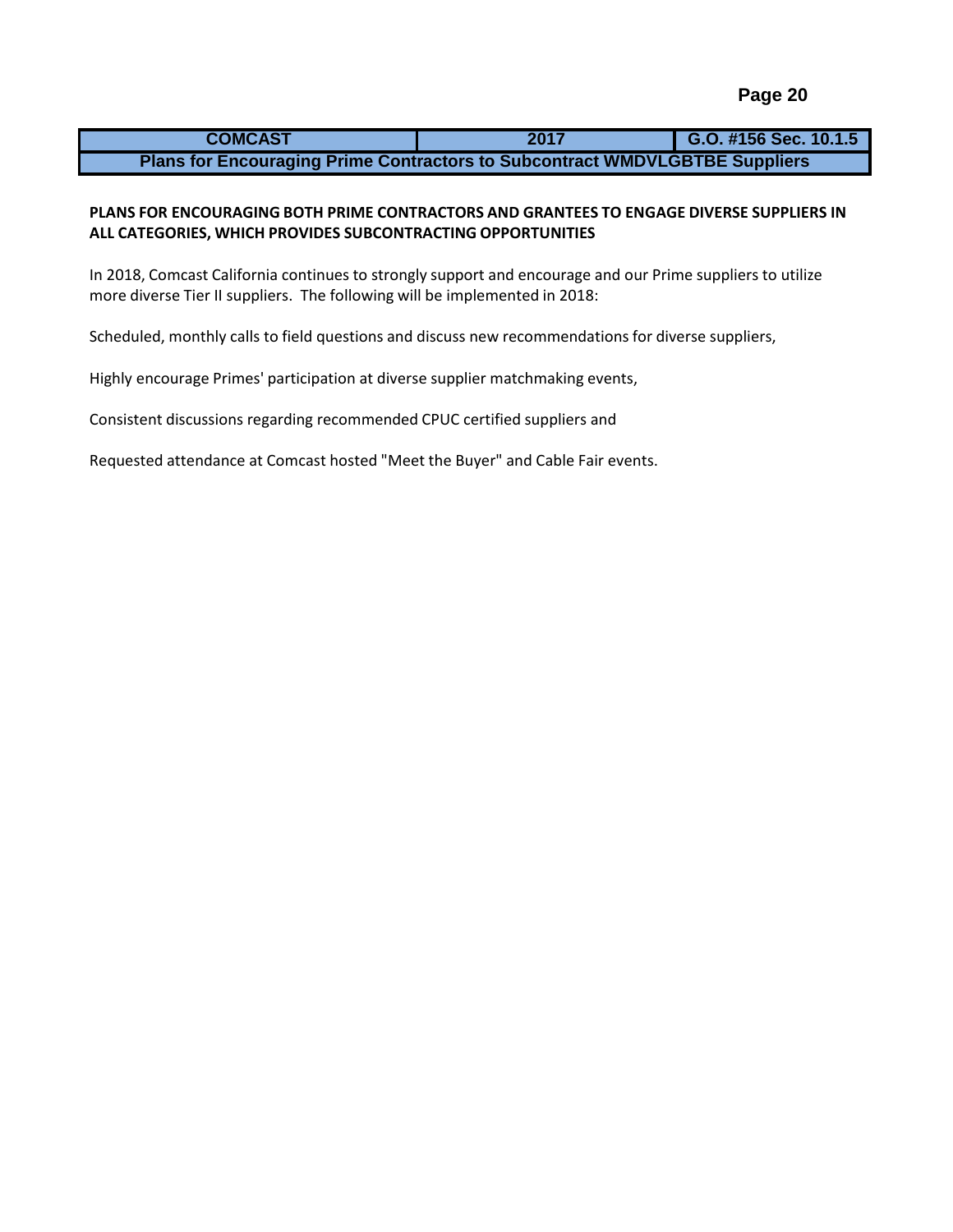| <b>COMCAST</b> | 2017                                                          | G.O. #156 Sec. 10.1.6 |  |  |  |  |
|----------------|---------------------------------------------------------------|-----------------------|--|--|--|--|
|                | <b>Plans for Complying with WMDVLGBTBE Program Guidelines</b> |                       |  |  |  |  |

# BY COMMISSION AS REQUIRED BY PUBLIC UTILITIES SECTION 8283(c) **PLANS FOR COMPLYING WITH THE SUPPLIER DIVERSITY PROGRAM GUIDELINES ESTABLISHED**

Comcast California continues to voluntarily comply with General Order 156. Each year, Comcast California is evolving and enhancing its reporting methods and Supplier Diversity Program.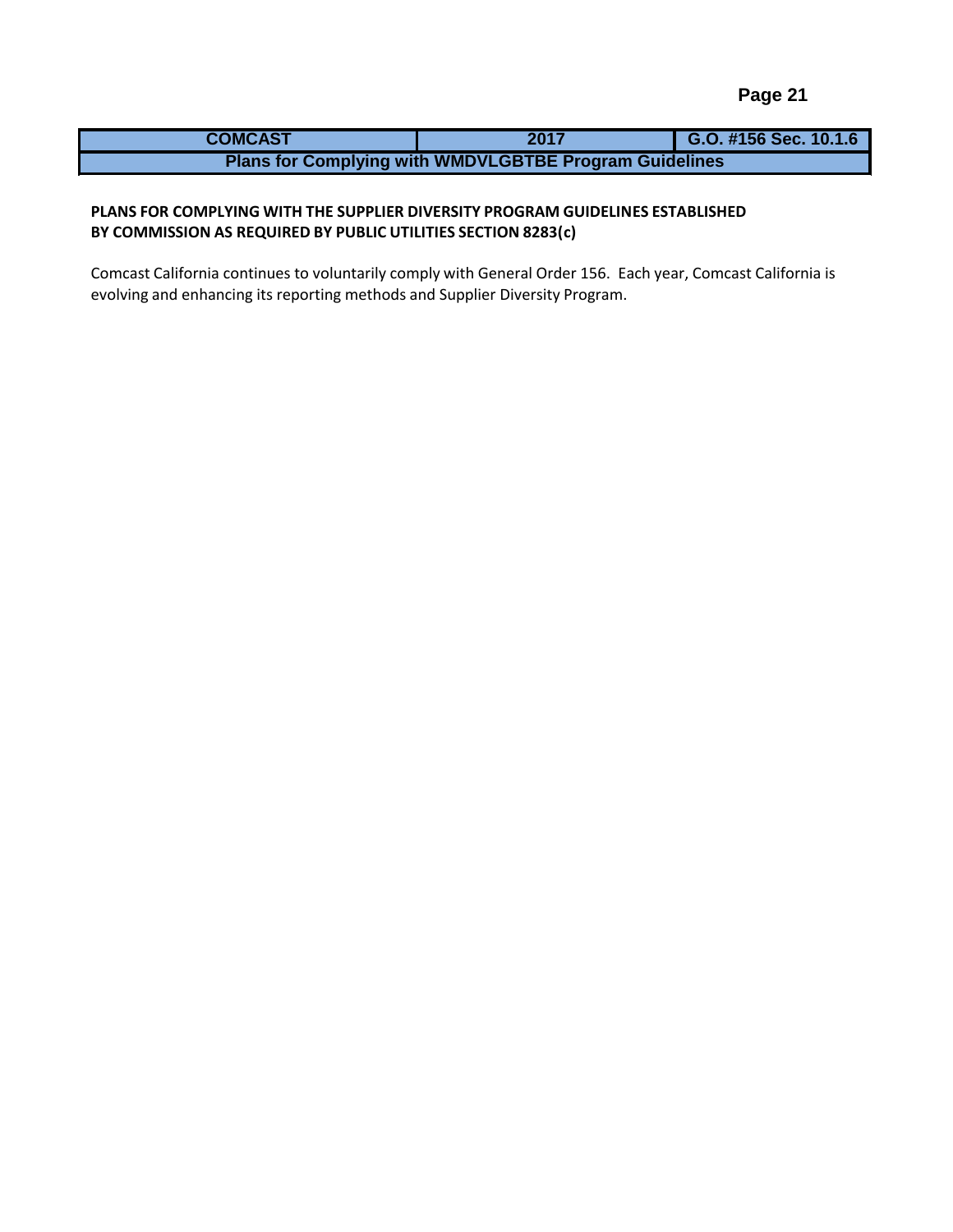# **Comcast not required to complete**

## **Sample Table Page 22**

## **Annual Energy Product Results by Ethnicity and WMDVLGBTBE Certification**

|                        |                      |                     |                               | luman ugures in Aman<br><b>Results by Ethnicity &amp; Gender</b> |              |                         |        |              |                          |        |       |                        |        |              |                                                    |                                                 | <b>Results by WMDVLGBTBE Certification</b>                                             |                                                                       |                |                                                     |                                      |
|------------------------|----------------------|---------------------|-------------------------------|------------------------------------------------------------------|--------------|-------------------------|--------|--------------|--------------------------|--------|-------|------------------------|--------|--------------|----------------------------------------------------|-------------------------------------------------|----------------------------------------------------------------------------------------|-----------------------------------------------------------------------|----------------|-----------------------------------------------------|--------------------------------------|
| Product <sup>1</sup>   |                      | Unit                | <b>Asian Pacific American</b> |                                                                  |              | <b>African American</b> |        |              | <b>Hispanic American</b> |        |       | <b>Native American</b> |        |              | Minority<br><b>Business</b><br>Enterprise<br>(MBE) | Women<br><b>Business</b><br>Enterprise<br>(WBE) | Lesbian, Gay,<br>Bisexual,<br>Transgender<br><b>Business</b><br>Enterprise<br>(LGBTBE) | <b>Disabled</b><br>Veteran<br><b>Business</b><br>Enterprise<br>(DVBE) | Other $8(a)^3$ | <b>Total WMDVLGBTBE</b><br><b>Procurement Spend</b> | <b>Total</b><br>Procurement<br>Spend |
|                        |                      |                     | Male                          | Female                                                           | <b>Total</b> | Male                    | Female | <b>Total</b> | Male                     | Female | Total | Male                   | Female | <b>Total</b> | <b>Total</b>                                       | <b>Total</b>                                    | Total                                                                                  | <b>Total</b>                                                          | <b>Total</b>   |                                                     |                                      |
|                        |                      | $\ddot{\mathsf{s}}$ |                               |                                                                  |              |                         |        |              |                          |        |       |                        |        |              |                                                    |                                                 |                                                                                        |                                                                       |                |                                                     |                                      |
|                        | <b>SHORT TERM</b>    | %                   |                               |                                                                  |              |                         |        |              |                          |        |       |                        |        |              |                                                    |                                                 |                                                                                        |                                                                       |                |                                                     |                                      |
|                        | LONG TERM            | \$                  |                               |                                                                  |              |                         |        |              |                          |        |       |                        |        |              |                                                    |                                                 |                                                                                        |                                                                       |                |                                                     |                                      |
| <b>NATURALGAS</b>      |                      | %                   |                               |                                                                  |              |                         |        |              |                          |        |       |                        |        |              |                                                    |                                                 |                                                                                        |                                                                       |                |                                                     |                                      |
|                        | Total Natural<br>Gas | \$                  |                               |                                                                  |              |                         |        |              |                          |        |       |                        |        |              |                                                    |                                                 |                                                                                        |                                                                       |                |                                                     |                                      |
|                        |                      | %                   |                               |                                                                  |              |                         |        |              |                          |        |       |                        |        |              |                                                    |                                                 |                                                                                        |                                                                       |                |                                                     |                                      |
|                        | SHORT TERM           | $\mathsf{s}$        |                               |                                                                  |              |                         |        |              |                          |        |       |                        |        |              |                                                    |                                                 |                                                                                        |                                                                       |                |                                                     |                                      |
|                        |                      | %                   |                               |                                                                  |              |                         |        |              |                          |        |       |                        |        |              |                                                    |                                                 |                                                                                        |                                                                       |                |                                                     |                                      |
| GЧ                     | LONG TERM            | $\ddot{\mathsf{s}}$ |                               |                                                                  |              |                         |        |              |                          |        |       |                        |        |              |                                                    |                                                 |                                                                                        |                                                                       |                |                                                     |                                      |
|                        |                      | %                   |                               |                                                                  |              |                         |        |              |                          |        |       |                        |        |              |                                                    |                                                 |                                                                                        |                                                                       |                |                                                     |                                      |
|                        | Total LPG            | $\ddot{\mathsf{s}}$ |                               |                                                                  |              |                         |        |              |                          |        |       |                        |        |              |                                                    |                                                 |                                                                                        |                                                                       |                |                                                     |                                      |
|                        |                      | %                   |                               |                                                                  |              |                         |        |              |                          |        |       |                        |        |              |                                                    |                                                 |                                                                                        |                                                                       |                |                                                     |                                      |
|                        |                      | Overall Total \$    |                               |                                                                  |              |                         |        |              |                          |        |       |                        |        |              |                                                    |                                                 |                                                                                        |                                                                       |                |                                                     |                                      |
| <b>Overall Total %</b> |                      |                     |                               |                                                                  |              |                         |        |              |                          |        |       |                        |        |              | Overall WMDVLGBTBE%:                               |                                                 |                                                                                        |                                                                       |                |                                                     |                                      |

#### (All dollar figures in \$MM)

#### **Note:**

Short Term Gas The term of the deal is no longer than one calendar month<br>Long Term Gas - The term of the deal is greater than one calendar month but less than 1 calendar year

<sup>1</sup>Excludes purchases from the CAISO, other IOUs, utilities, Federal entities, State entities, Municipalities and cooperatives

<sup>2</sup>Firms with multi-minority ownership status

3 Includes Non-WMDVLGBT firms classified as 8(a) of Small Business Administration

% - percentages calculated by the Row Category Total Procurement Spend